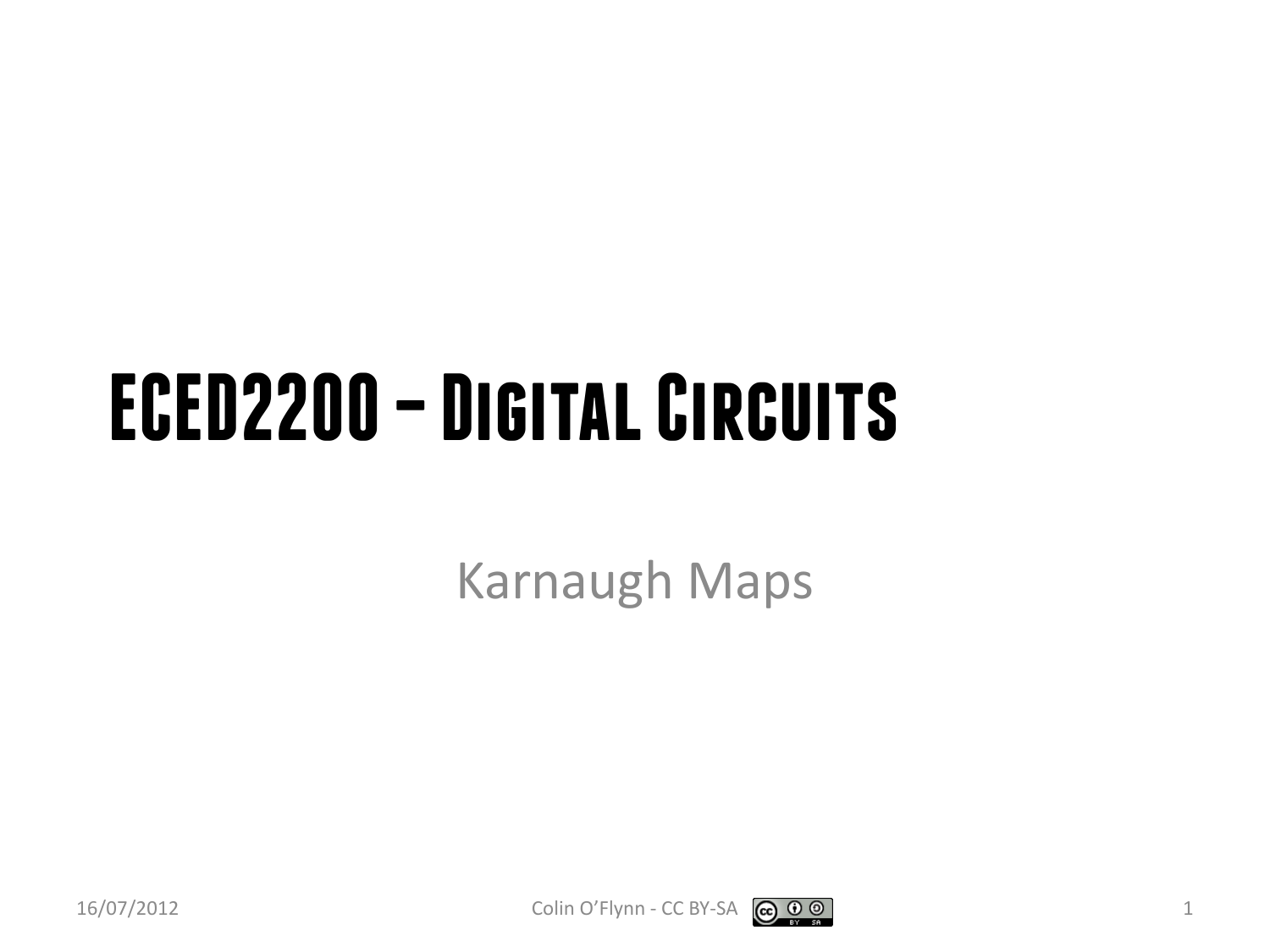# **General Notes**

- See updates to these slides: [www.newae.com/teaching](http://www.newae.com/teaching)
- These slides licensed under '[Creative Commons Attribution-ShareAlike](http://creativecommons.org/licenses/by-sa/3.0/) 3.0 [Unported](http://creativecommons.org/licenses/by-sa/3.0/) License'
- These slides are not the complete course they are extended in-class
- You will find the following references useful, see [www.newae.com/teaching](http://www.newae.com/teaching) for more information/links:
	- The book "Bebop to the Boolean Boogie" which is available to Dalhousie Students
	- Course notes (covers almost everything we will discuss in class)
	- Various websites such as e.g.: [www.play-hookey.com](http://www.play-hookey.com/)
	- The book "Contemporary Logic Design", which was used in previous iterations of the class and you may have already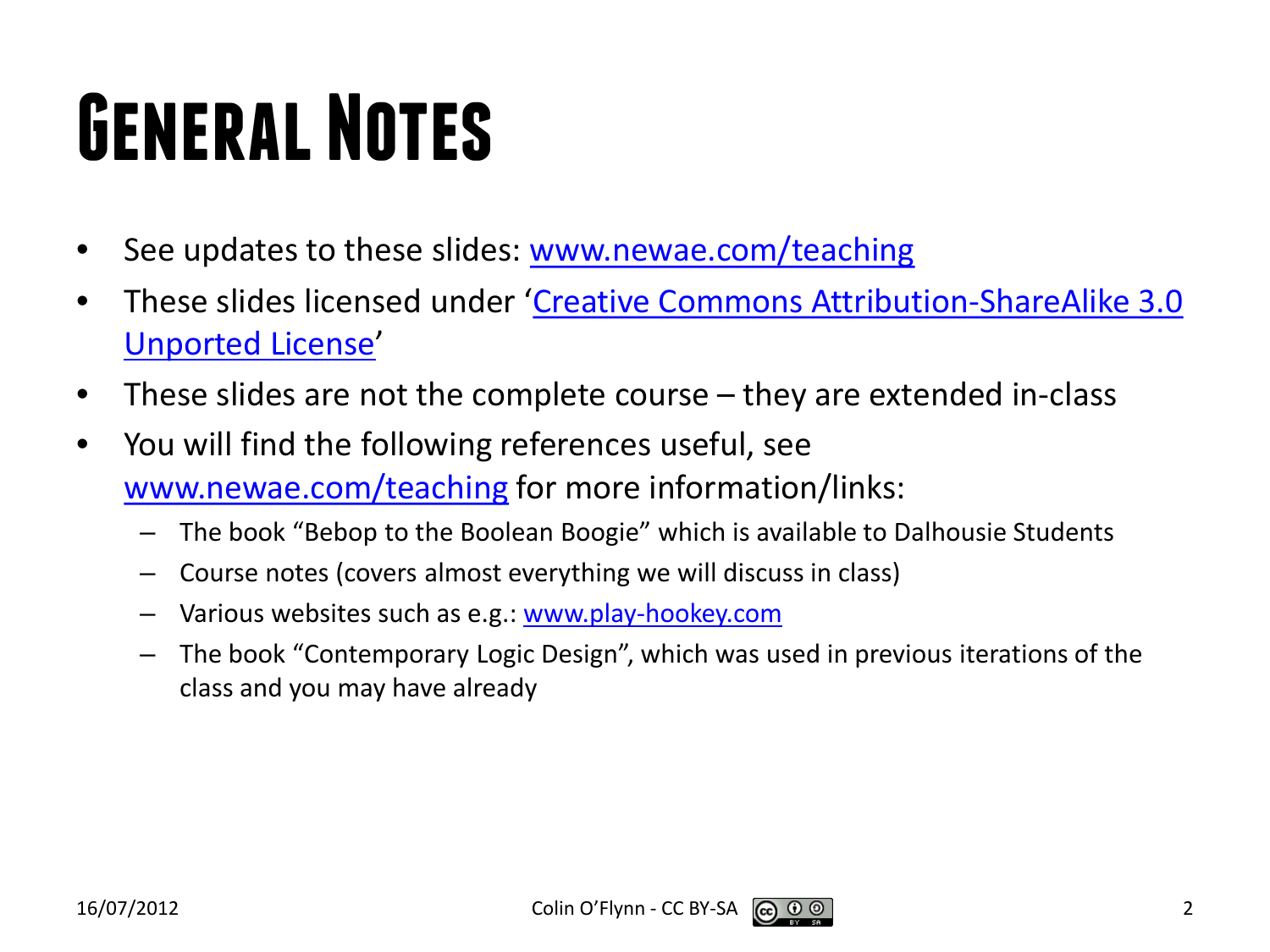# **Gray Codes**





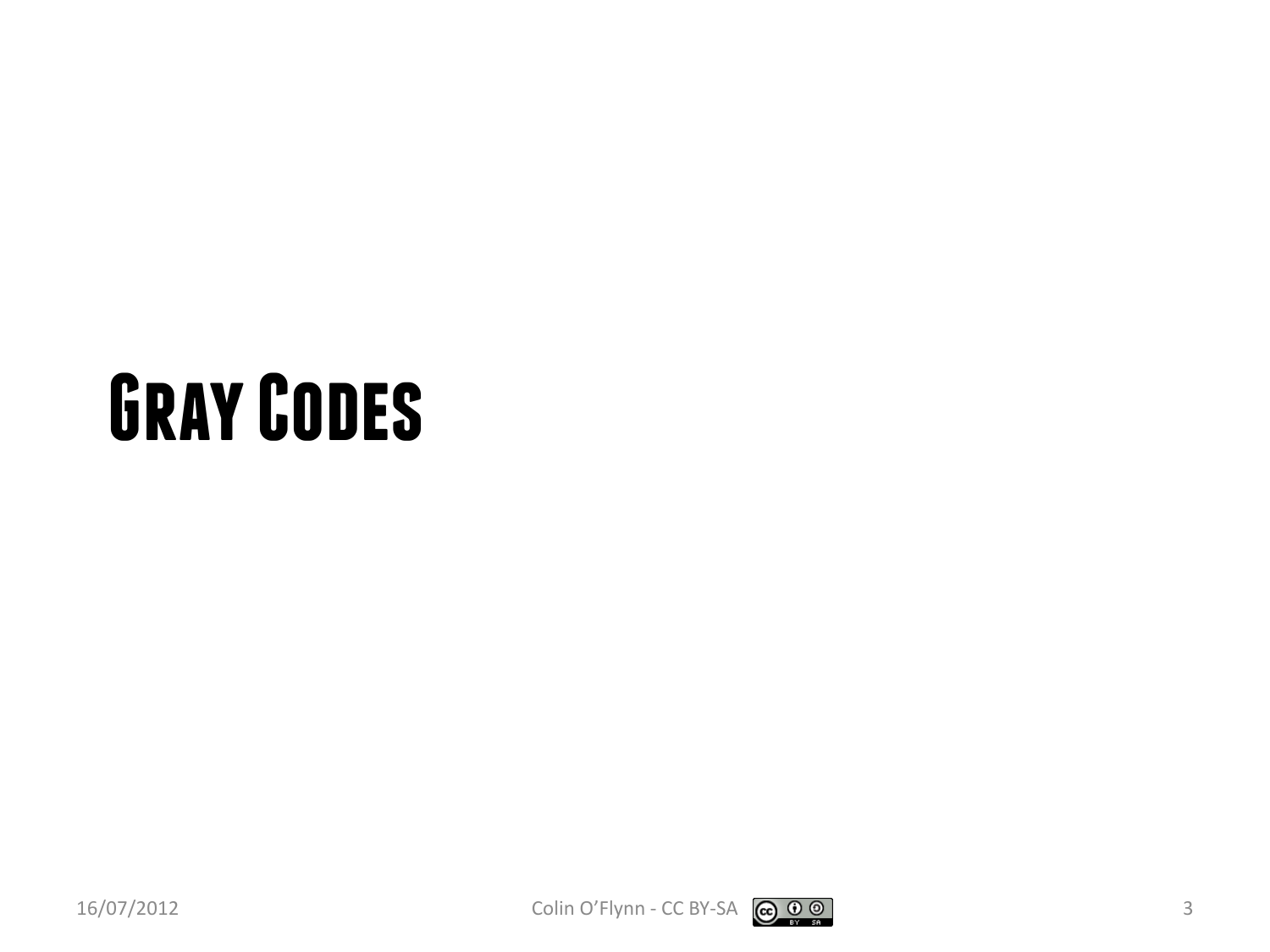# **Counters**

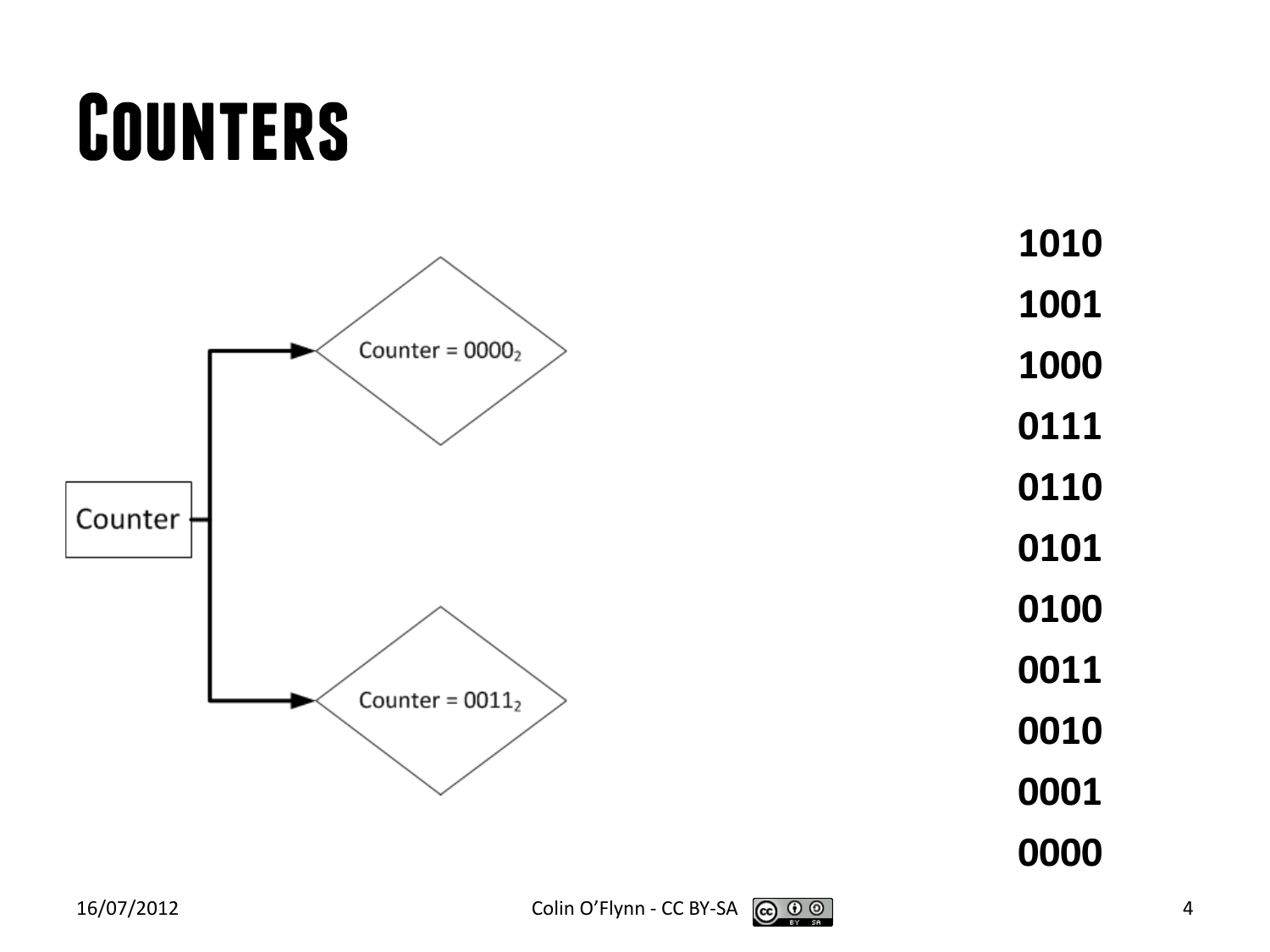## **Oops…**

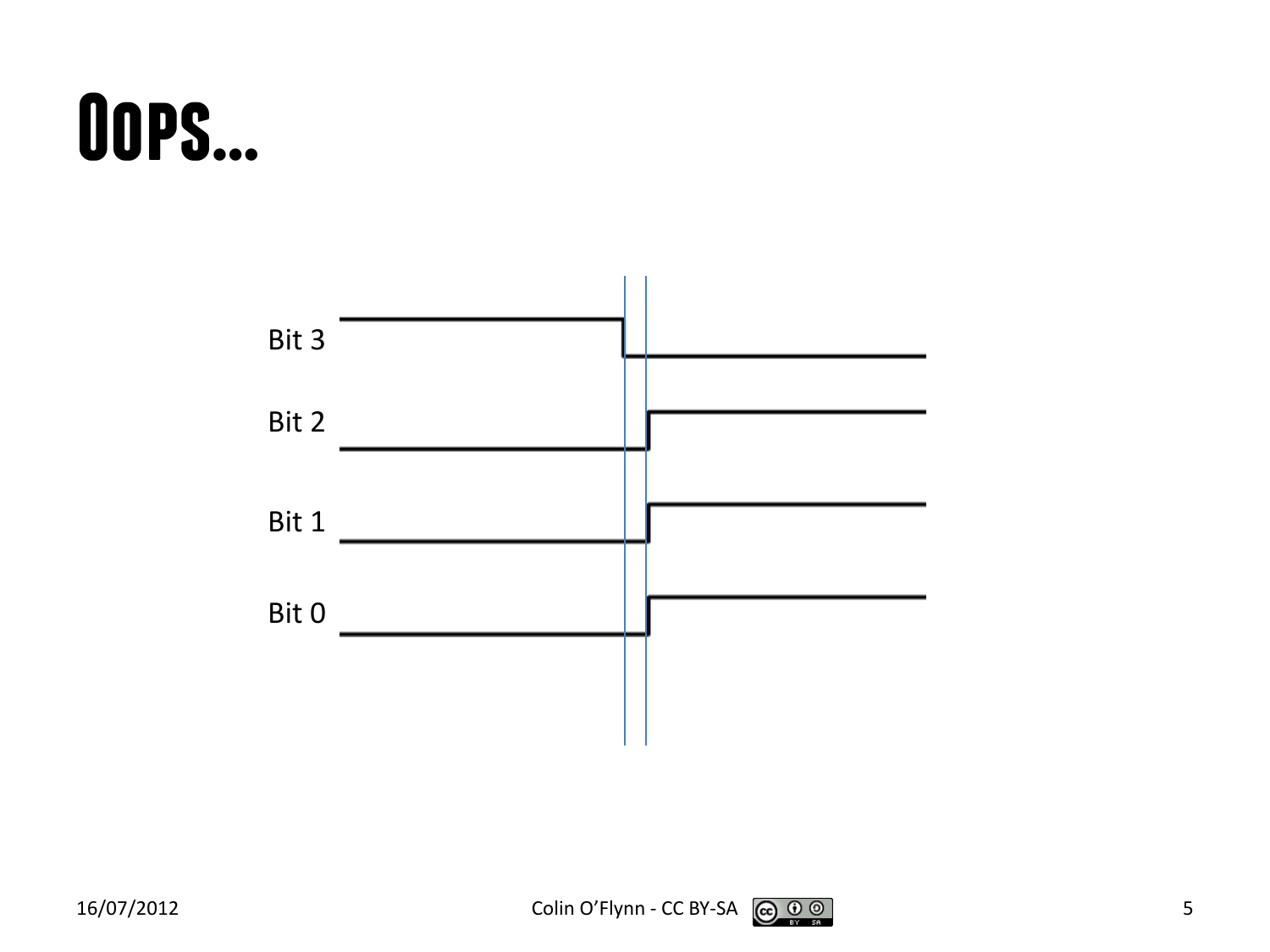# **What are Gray Codes?**

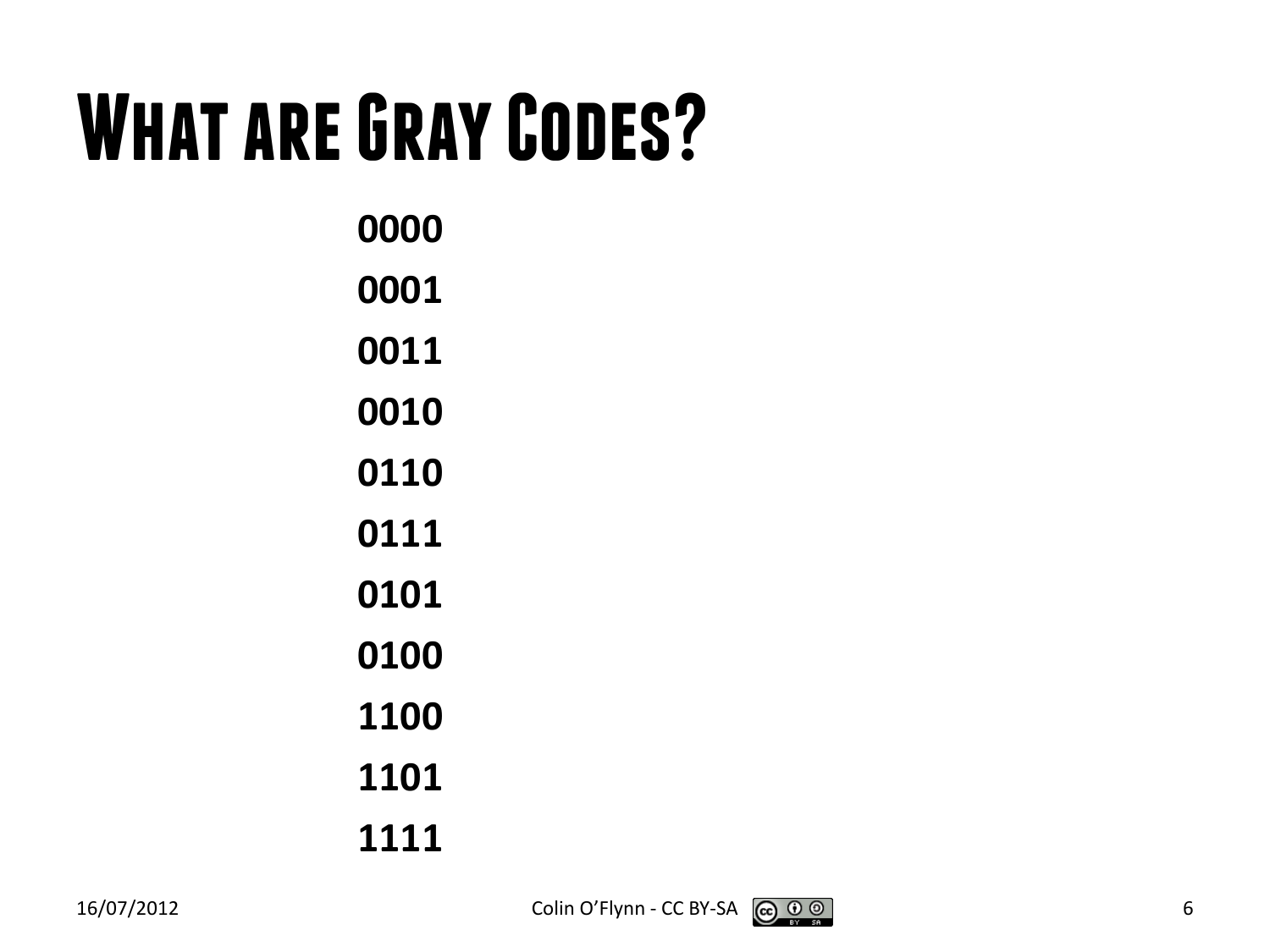# **Generating Gray Codes**

0 1

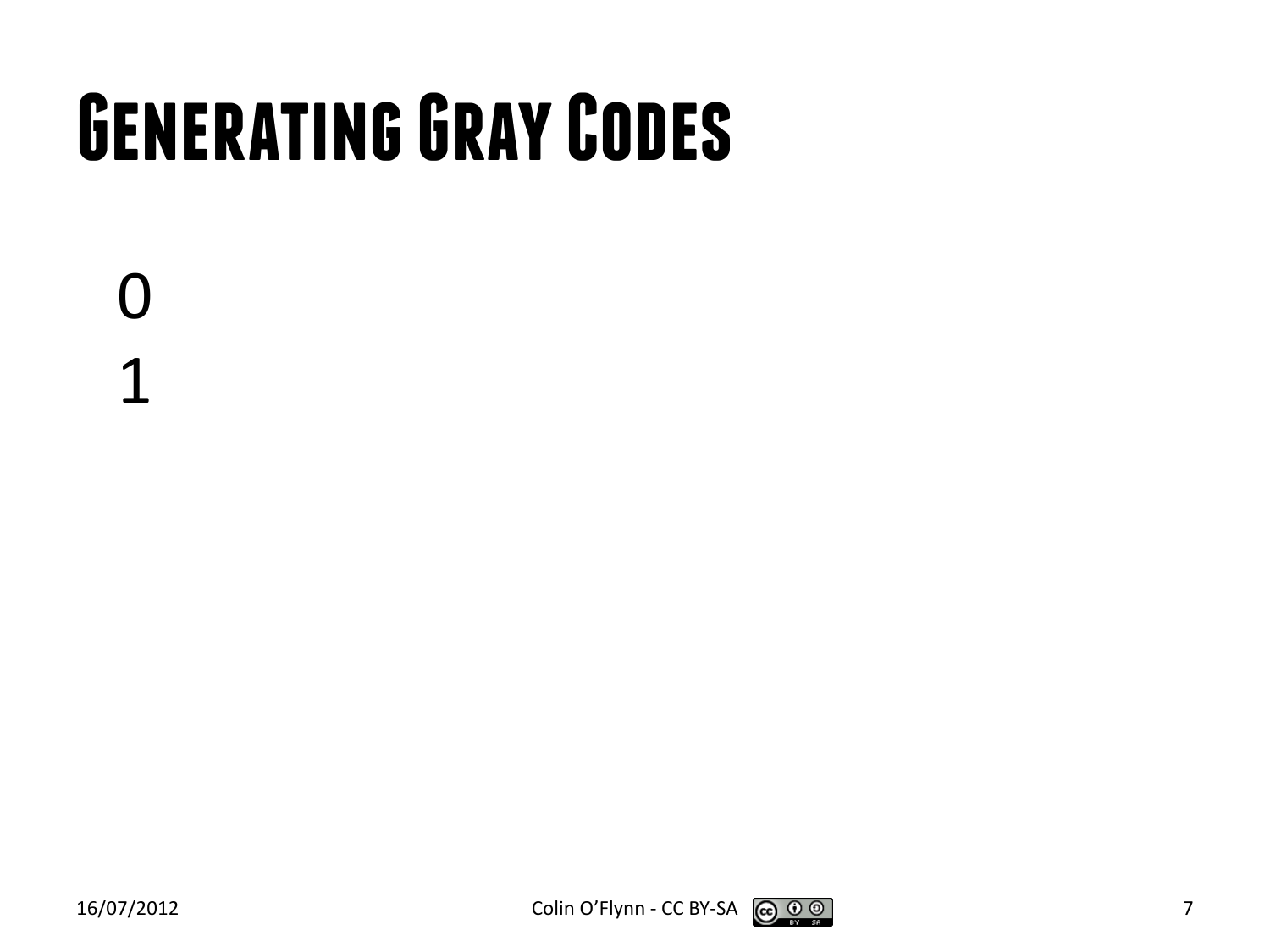#### **Generating Gray Codes**  $16/07/2012$  Colin O'Flynn - CC BY-SA  $\bigodot \bigodot \bigodot$   $\bigodot$   $\bigodot$   $\bigodot$  8 1. 2. 3. 1. 2. 3. 3-bit Gray Code 2-bit Gray Code 1. Write known Gray code down, even just 1-bit Gray Code 2. Mirror Gray code vertically 3. Add a single '0' infront of original code, add a single '1' infront of mirrored code 4. Repeat until required # of bits made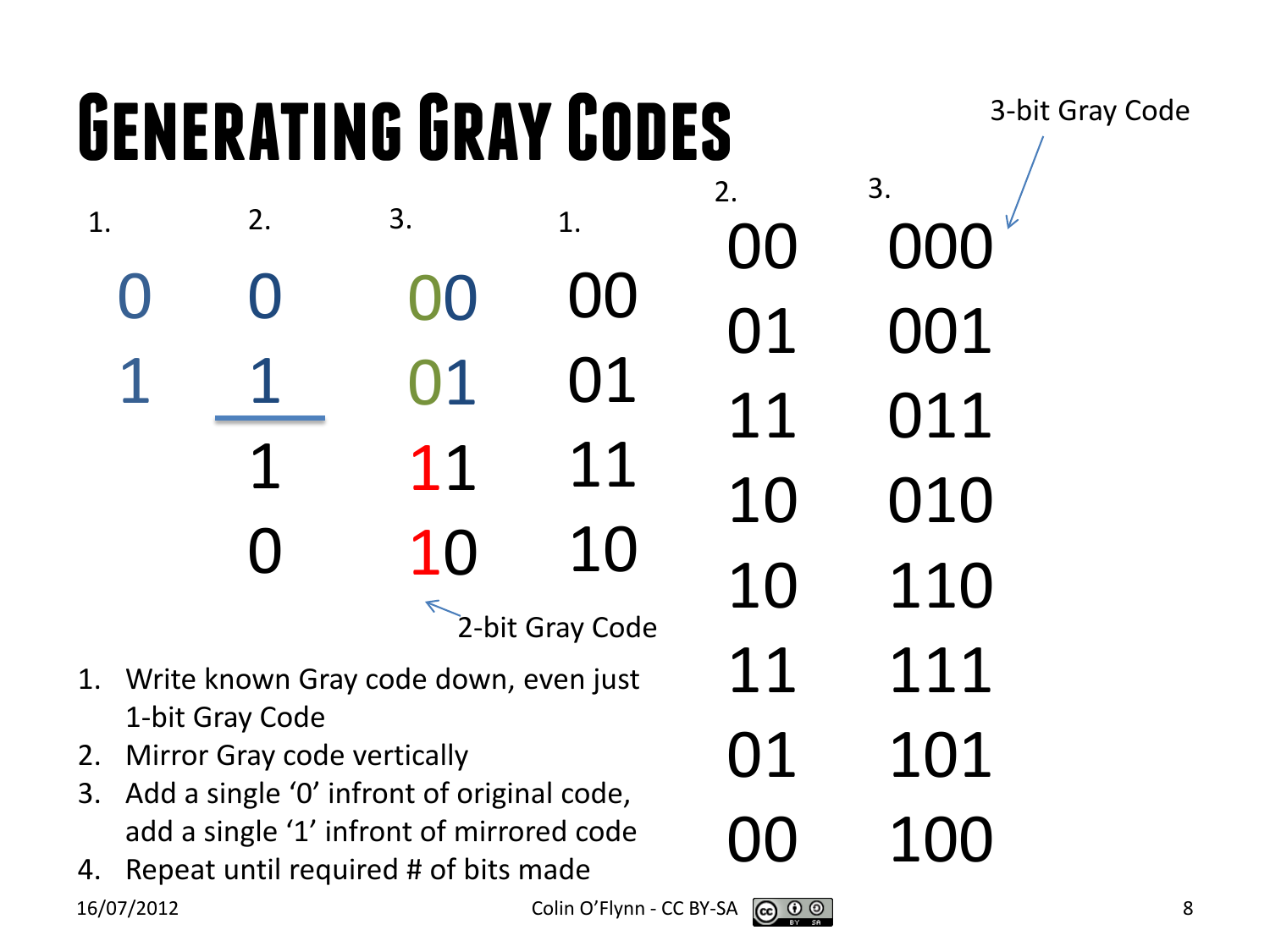### **MINIMIZATION BY MAPPING**



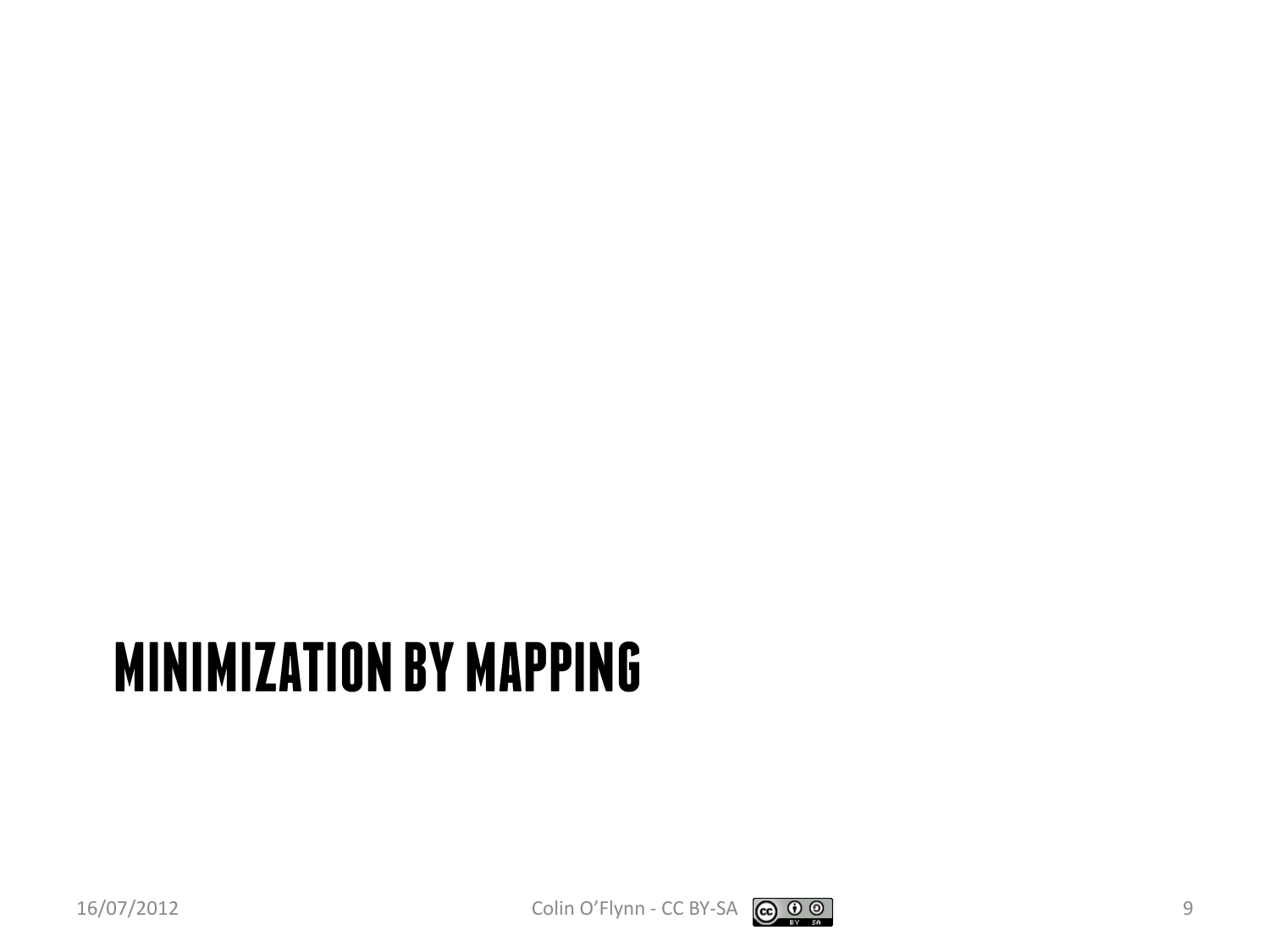# **Karnaugh Maps**

| Δ | B | C | <b>Minterms</b>           |   |
|---|---|---|---------------------------|---|
| 0 | O | N |                           |   |
|   |   | 1 |                           | O |
| 0 | 1 | O |                           |   |
| 0 | 1 | 1 | $m_3 = A \cdot B \cdot C$ | 1 |
| 1 | O | O | $m_4 = A \cdot B \cdot C$ | 1 |
| 1 | O | 1 | $m_5 = A \cdot B \cdot C$ | 1 |
| 1 | 1 | O | $m_6 = A \cdot B \cdot C$ | 1 |
|   | 1 | 1 | $m_7 = A \cdot B \cdot C$ |   |



$$
f = m_3 + m_4 + m_5 + m_6 + m_7
$$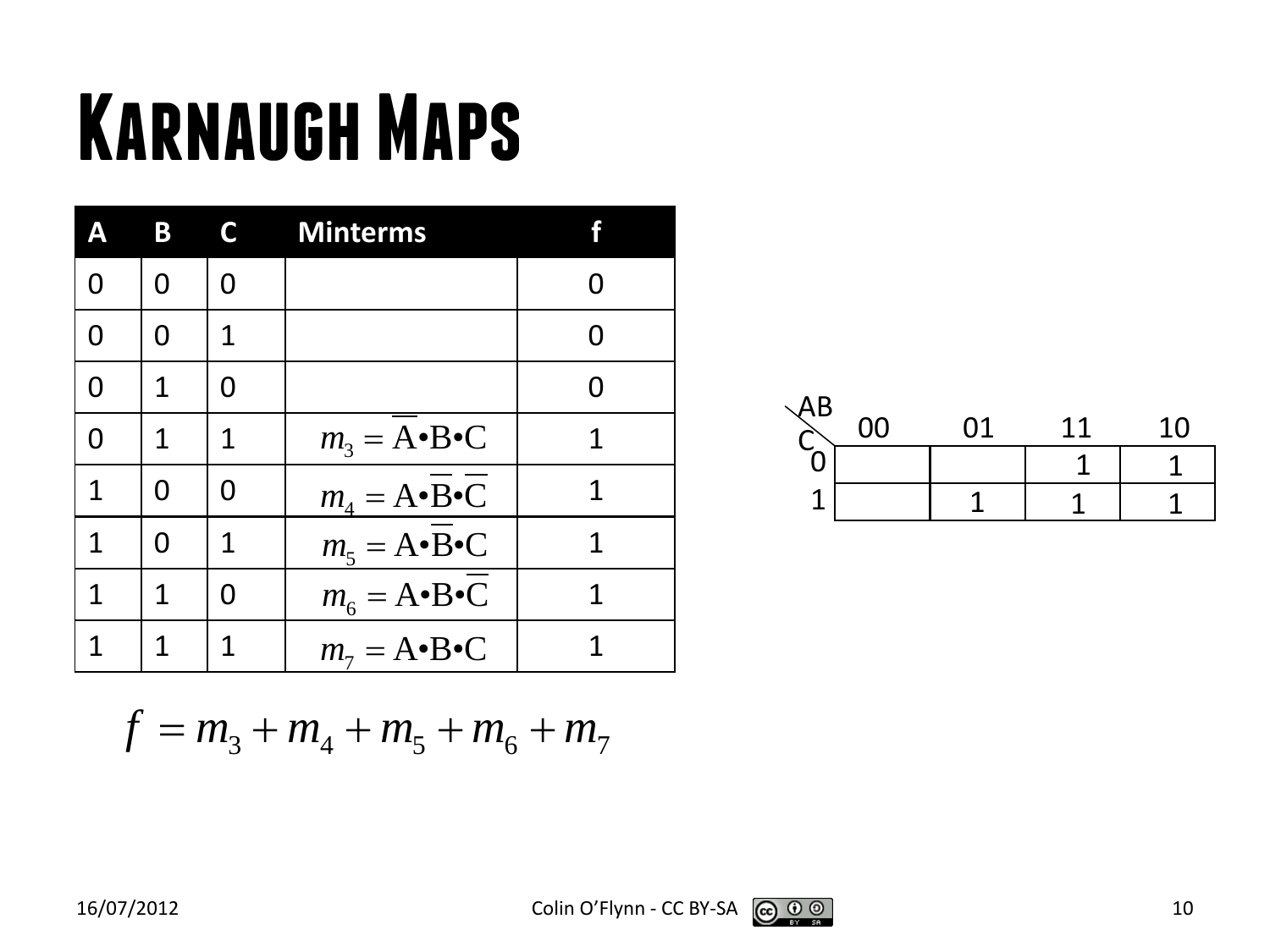# **Karnaugh(K-Map) Minimization**

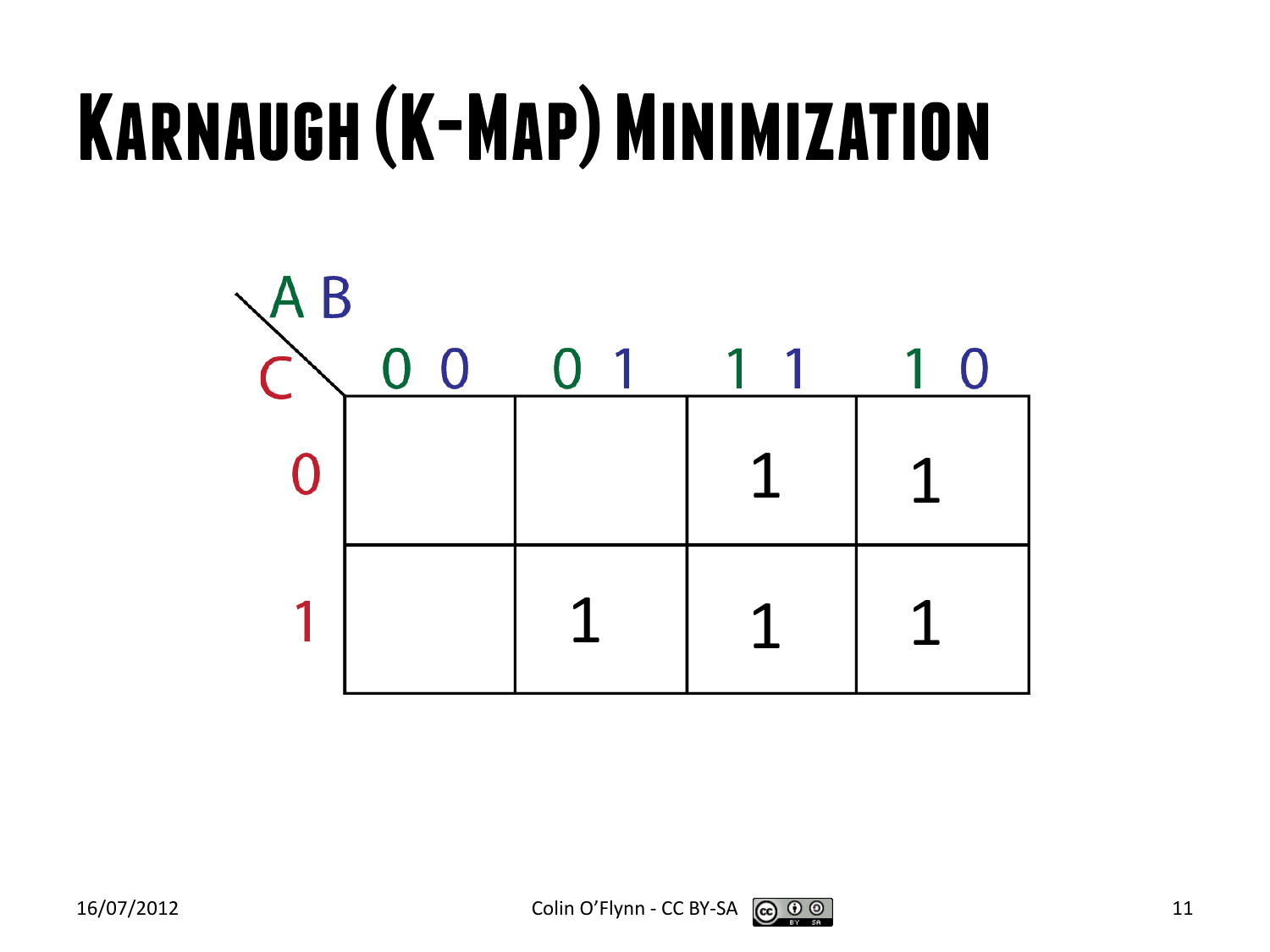# **Karnaugh(K-Map) Minimization**

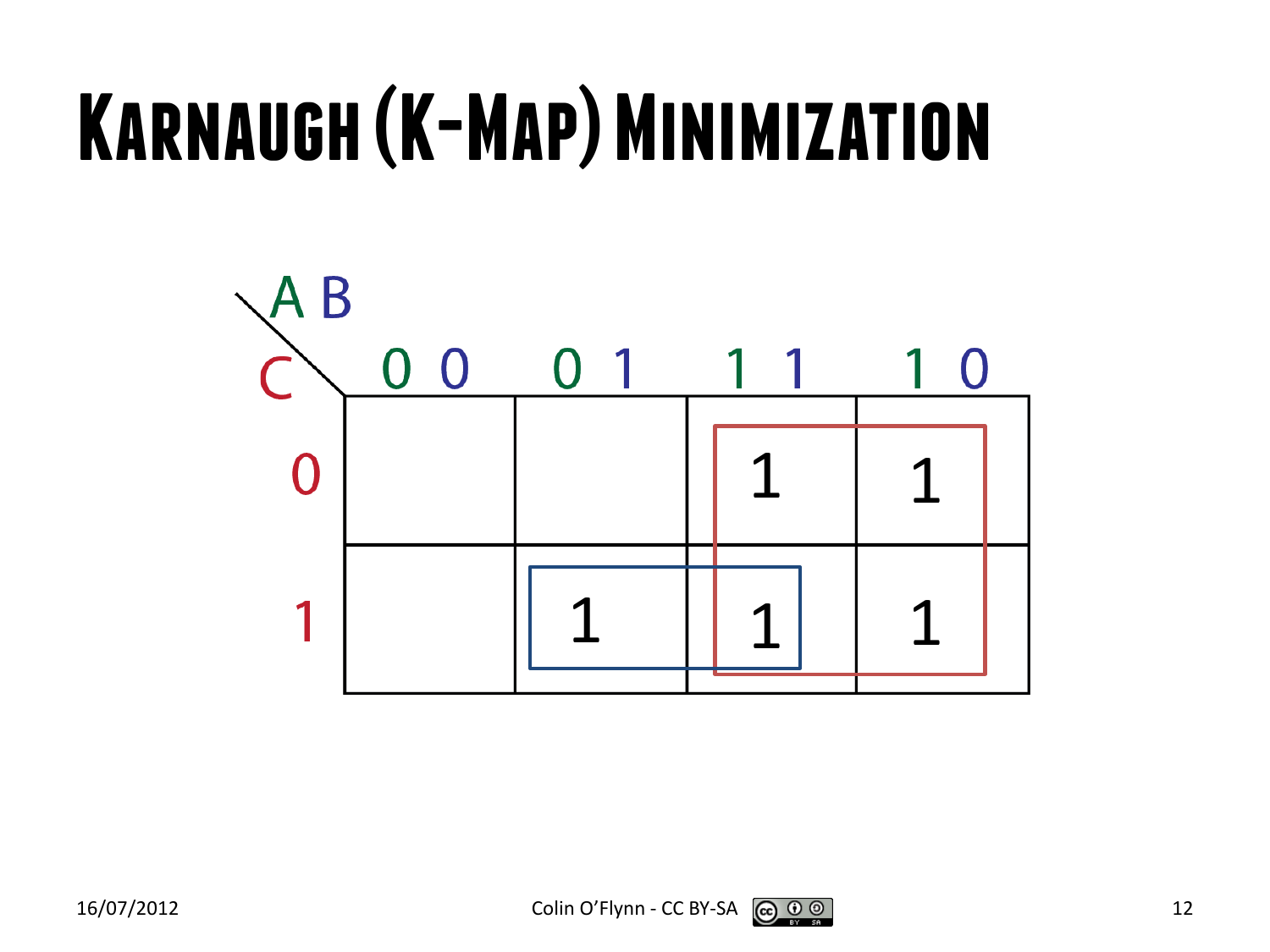# **K-Map: 3-Input Product of Sum**

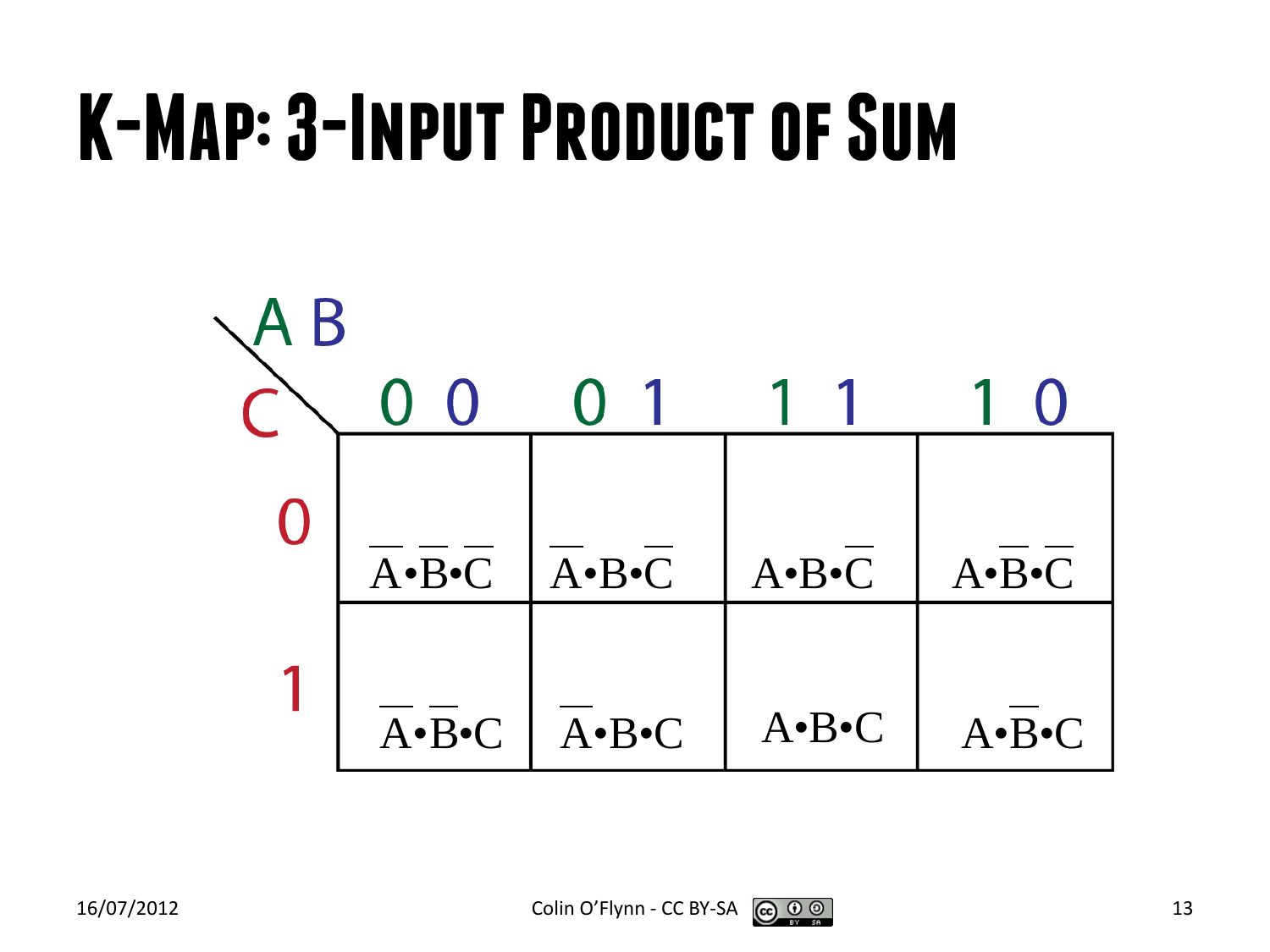# **K-Map: 4-Inputs Product of Sum**

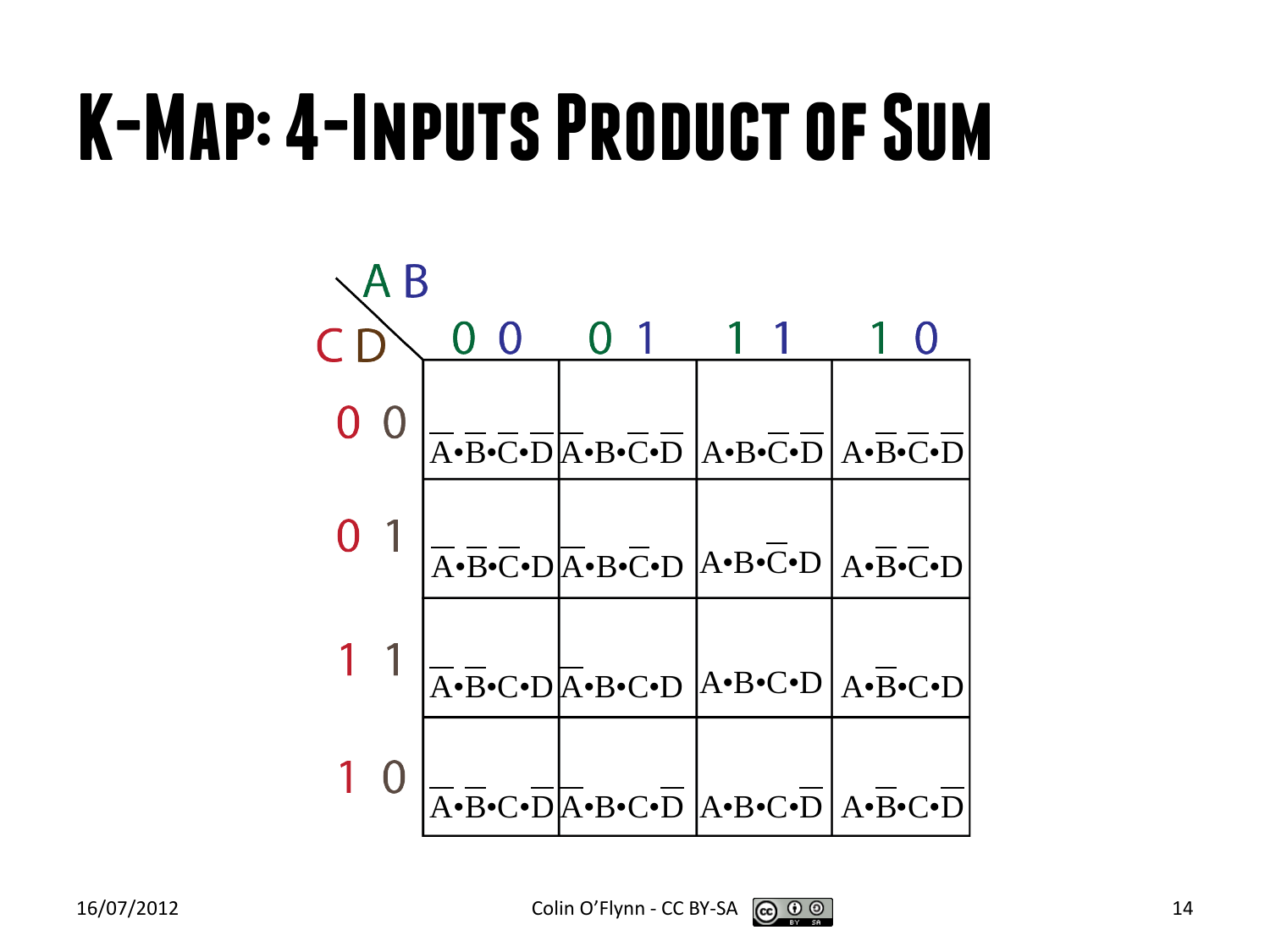

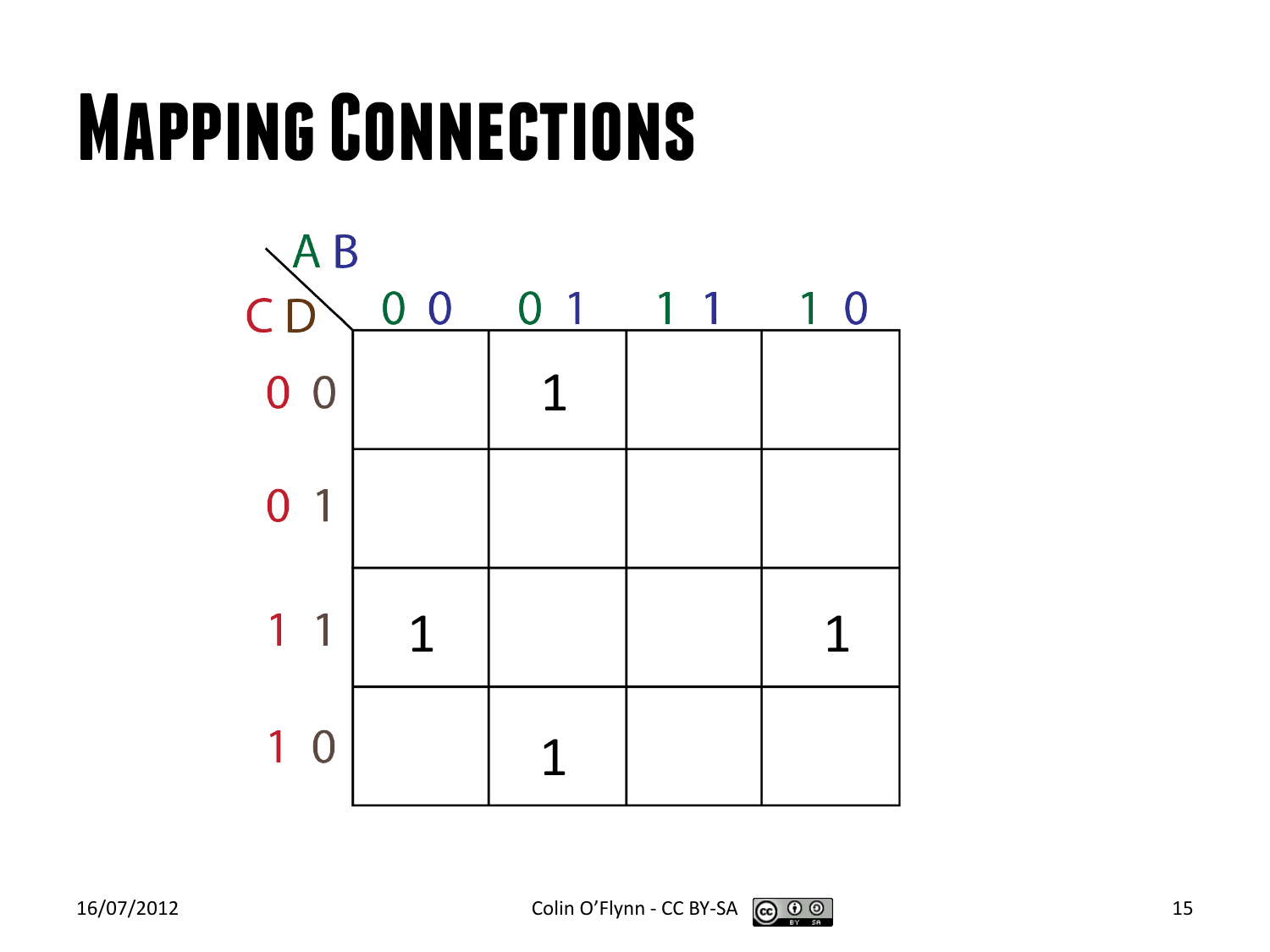

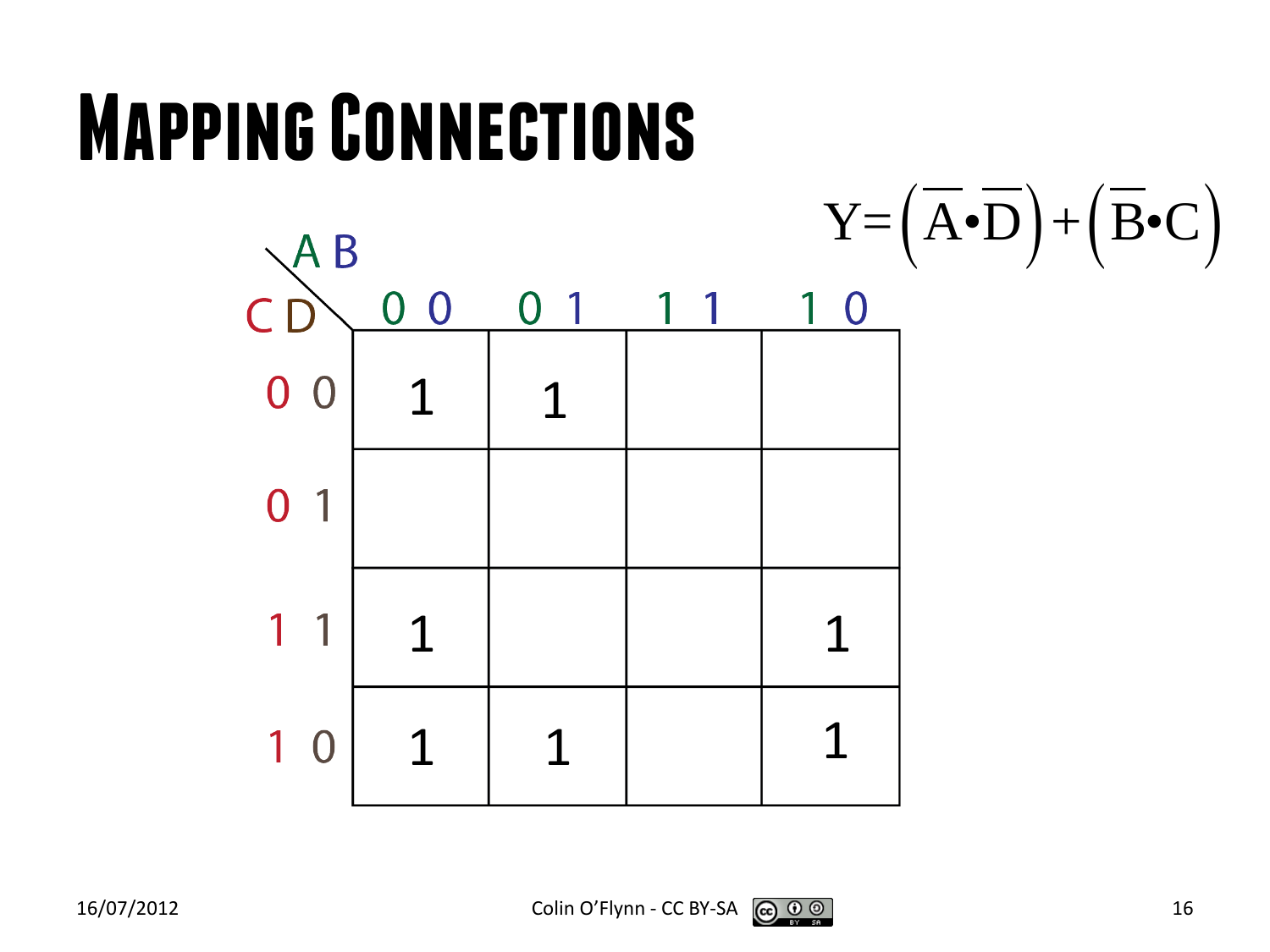



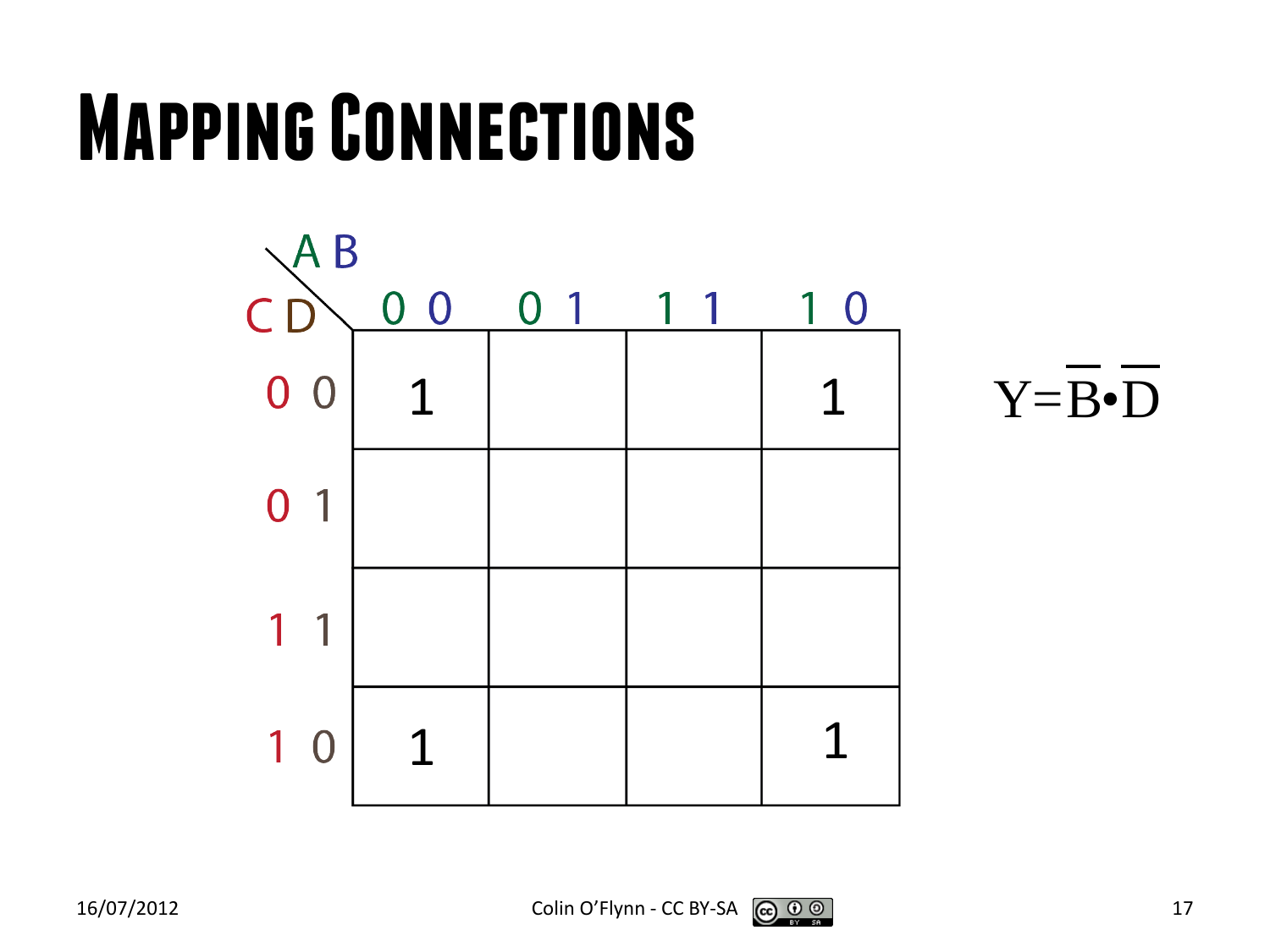

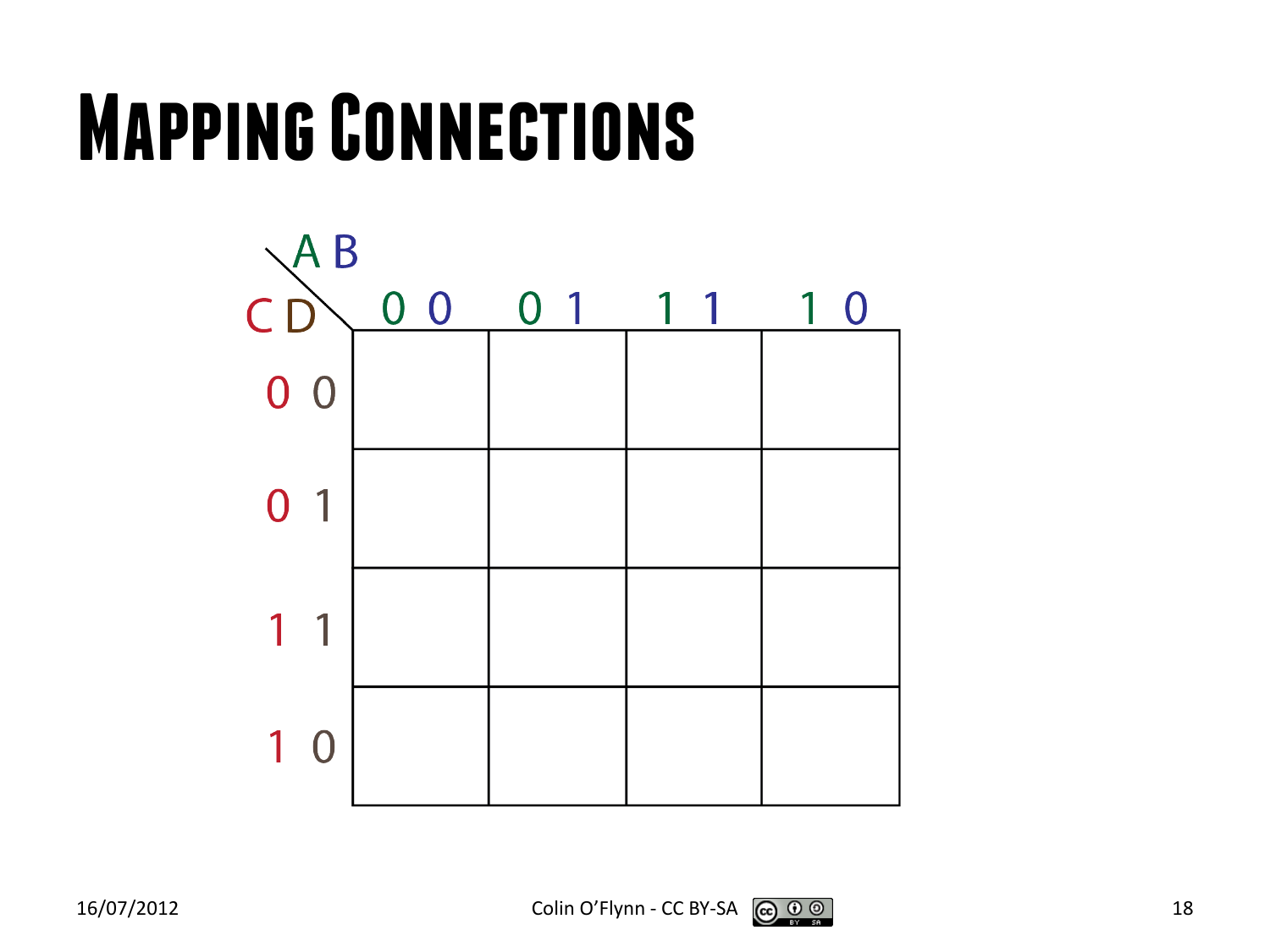# **Notes on Grouping Terms**

- 1. Groups must consist of 1,2,4,8,16,.. Etc terms
- 2. Left & Right-Side of K-Maps Connect
- 3. Top & Bottom of K-Maps Connect
- 4. Try to maximize number of terms per group
- 5. There may be multiple solutions to same problem
- 6. Based on if more 1's or 0's in truth table can use Product-of-Sum or Sum-of-Product resp.

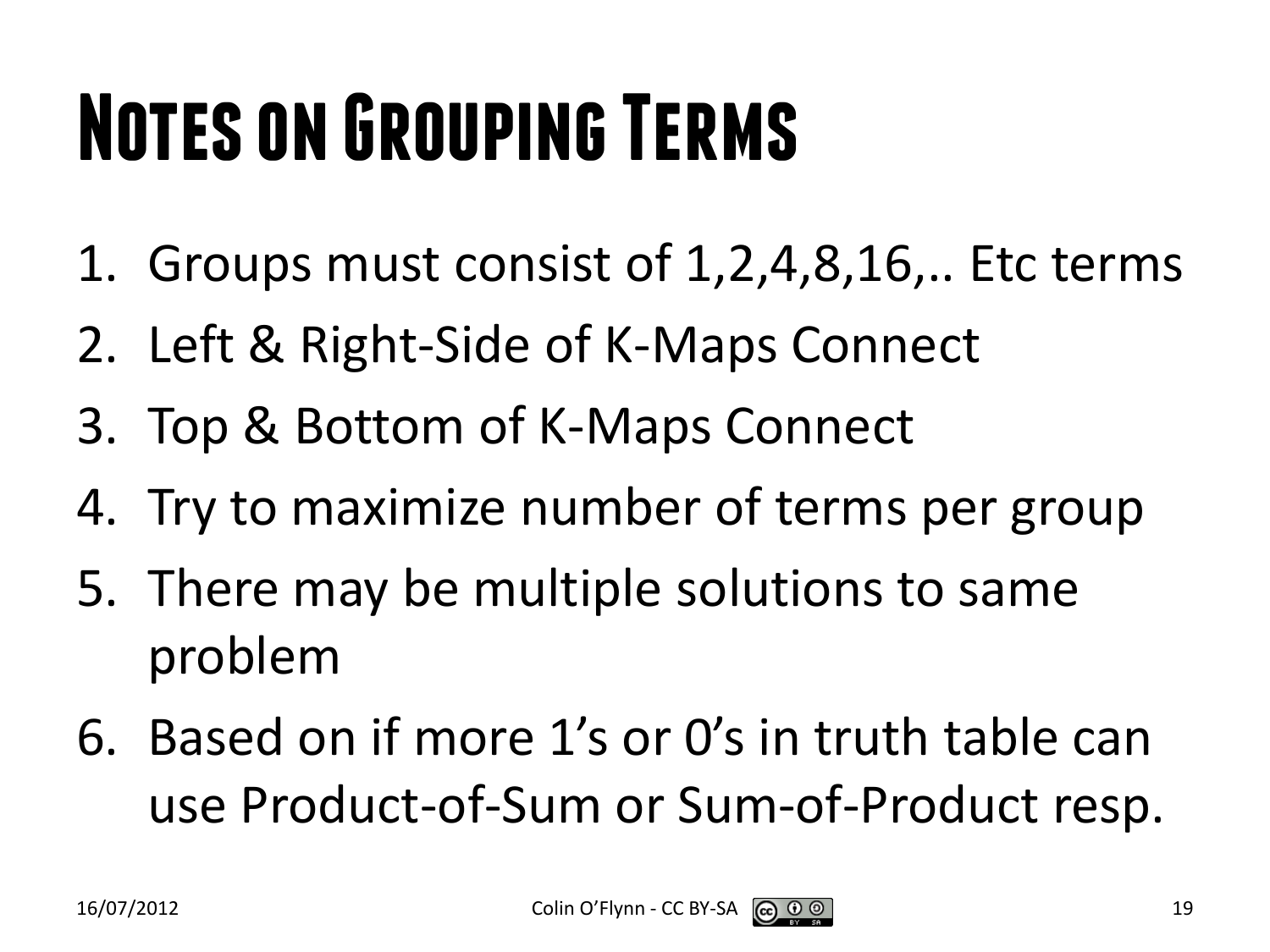# **Multiple Solutions**



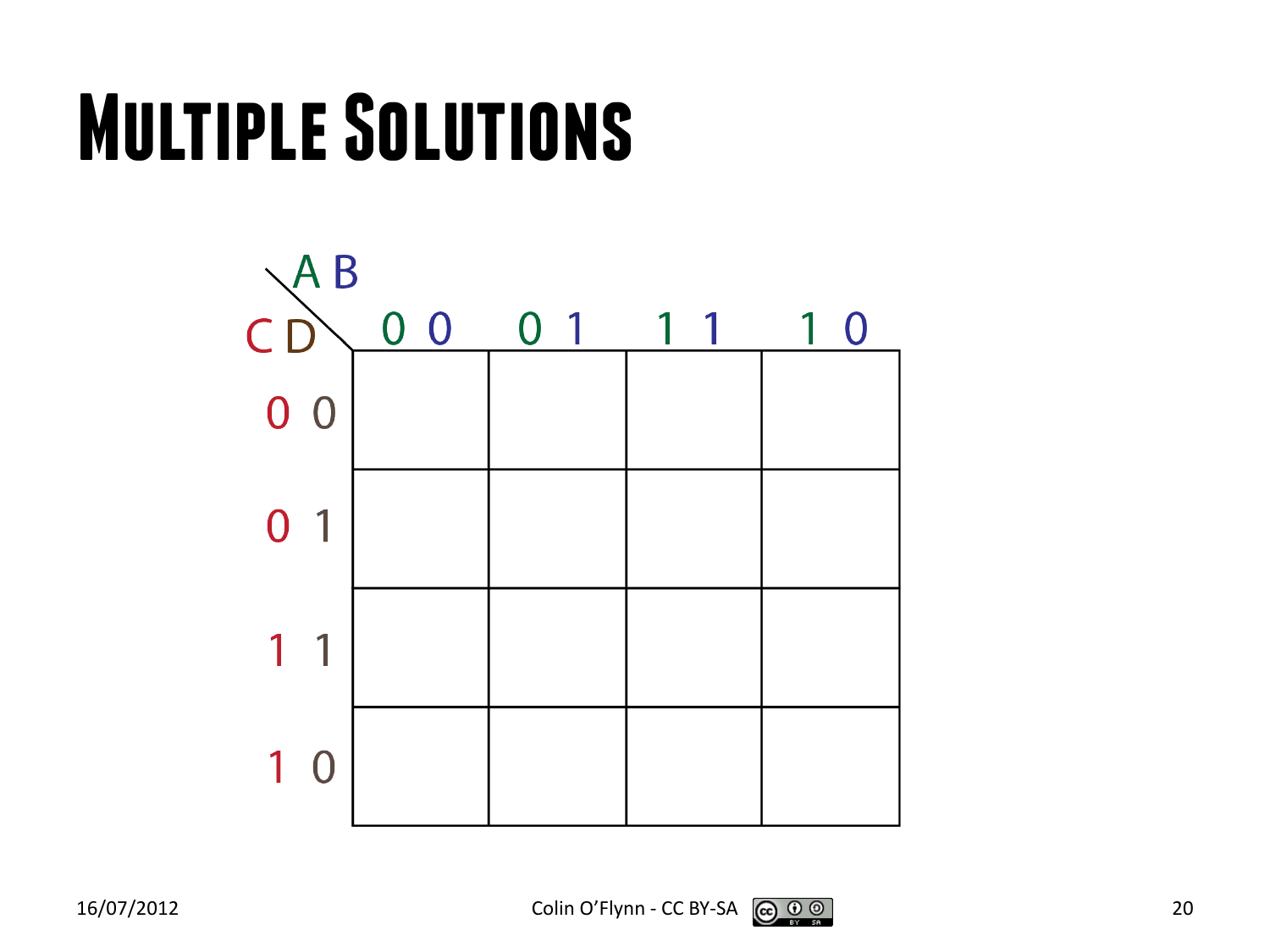# **Example #1 –Vote Taker**

#### Map the following:

| Α        | B | ┍        |                |
|----------|---|----------|----------------|
| $\Omega$ |   | $\Omega$ | $\Omega$       |
| $\Omega$ | ∩ | 1        | $\Omega$       |
| $\Omega$ | 1 | ⋂        | $\Omega$       |
| $\Omega$ | 1 | 1        | $\overline{1}$ |
| 1        |   | N        | $\overline{0}$ |
| 1        |   | 1        | 1              |
| 1        | 1 | N        | 1              |
| 1        |   | я        | 1              |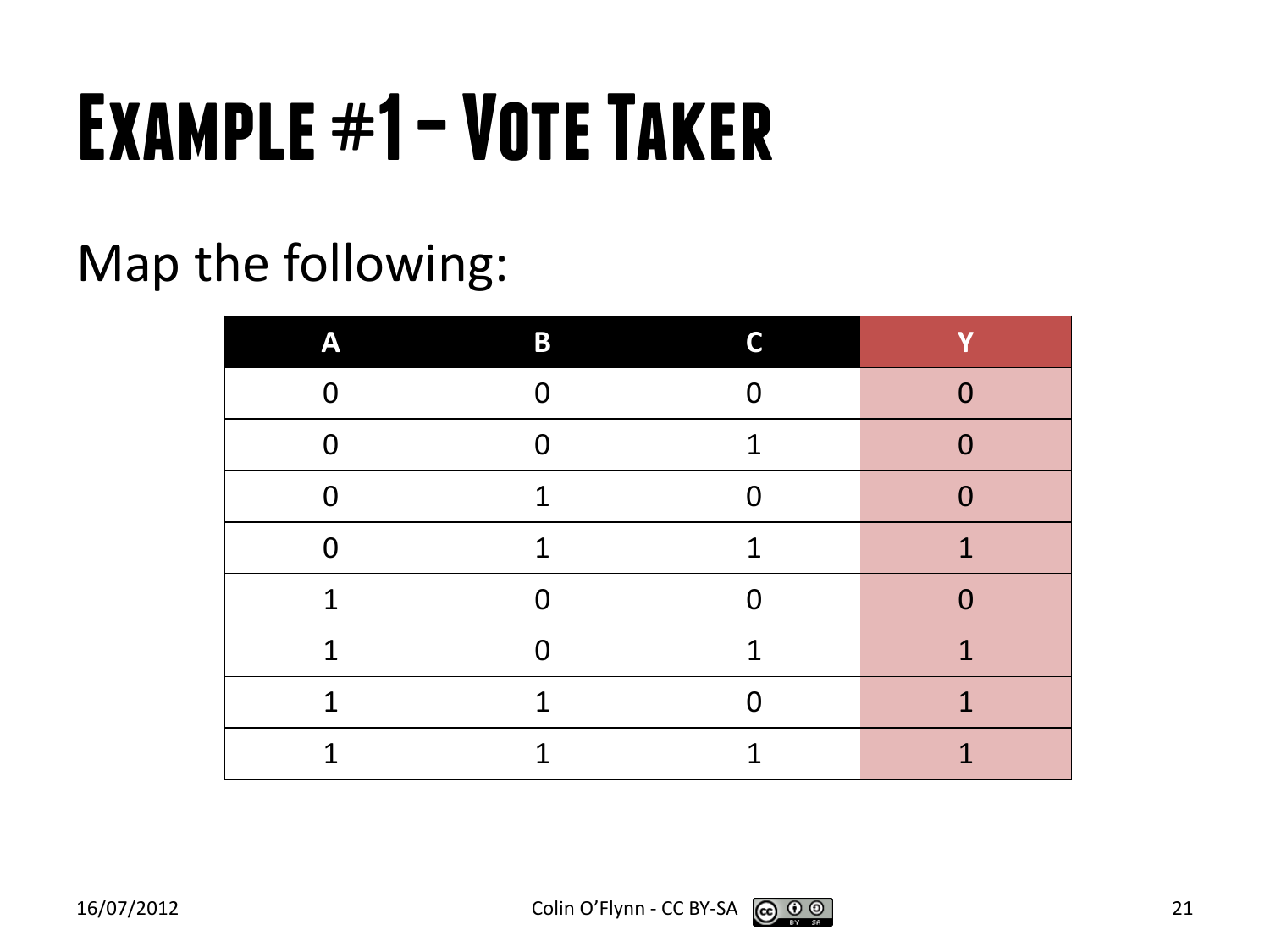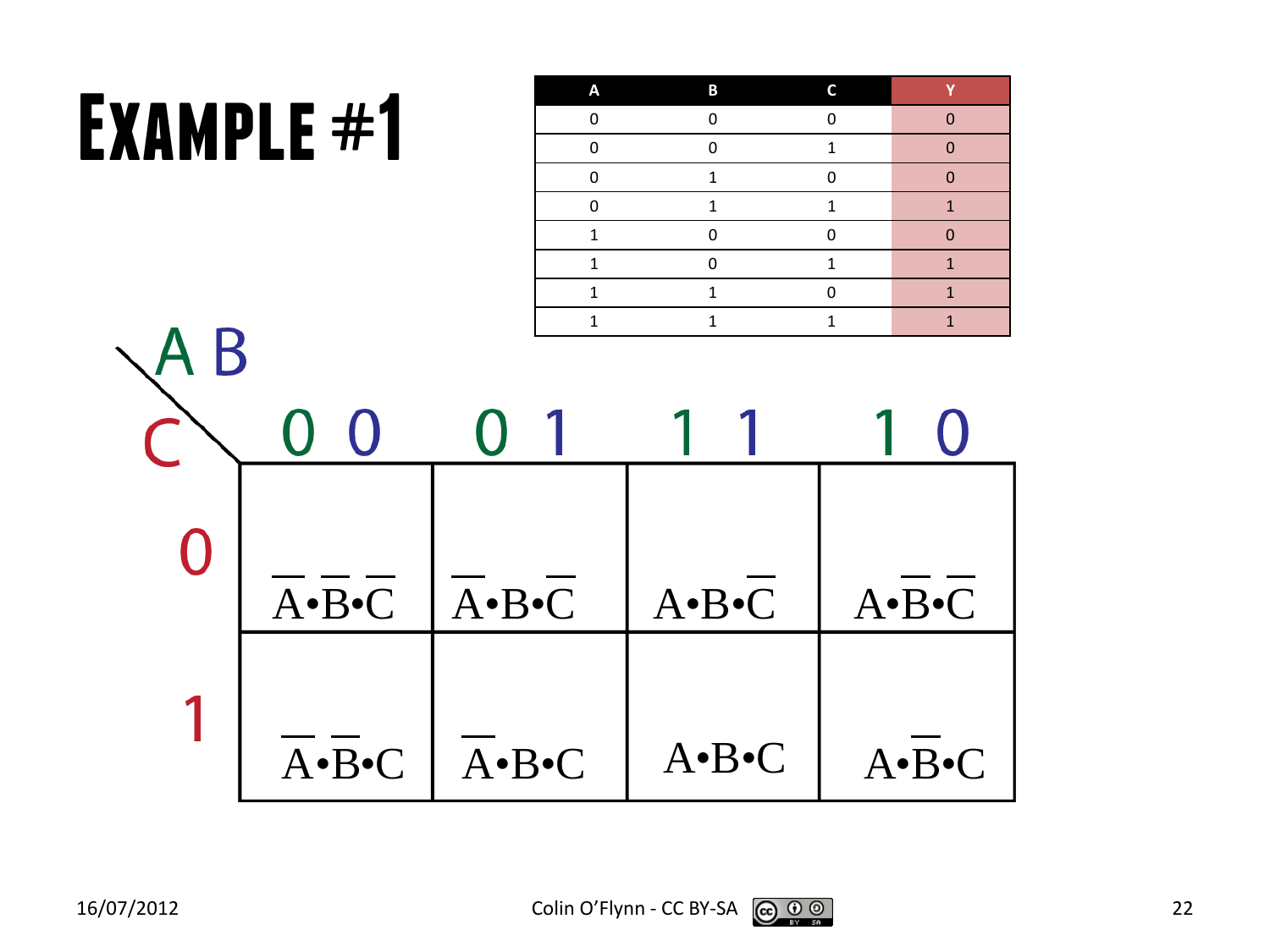# **Example #2 –Full Adder**

| Α | $\bf{B}$ | <b>Cin</b> | <b>Sum</b> | Cout     |
|---|----------|------------|------------|----------|
| ∩ |          |            | O          | $\Omega$ |
| ∩ |          |            |            | $\Omega$ |
| ⋂ | 1        |            |            | $\Omega$ |
| N | 1        | 1          | 0          | 1        |
| 1 | O        | O          | 1          | $\Omega$ |
| 1 |          | 1          | O          | 1        |
| 1 | 1        |            | O          | 1        |
|   |          |            |            |          |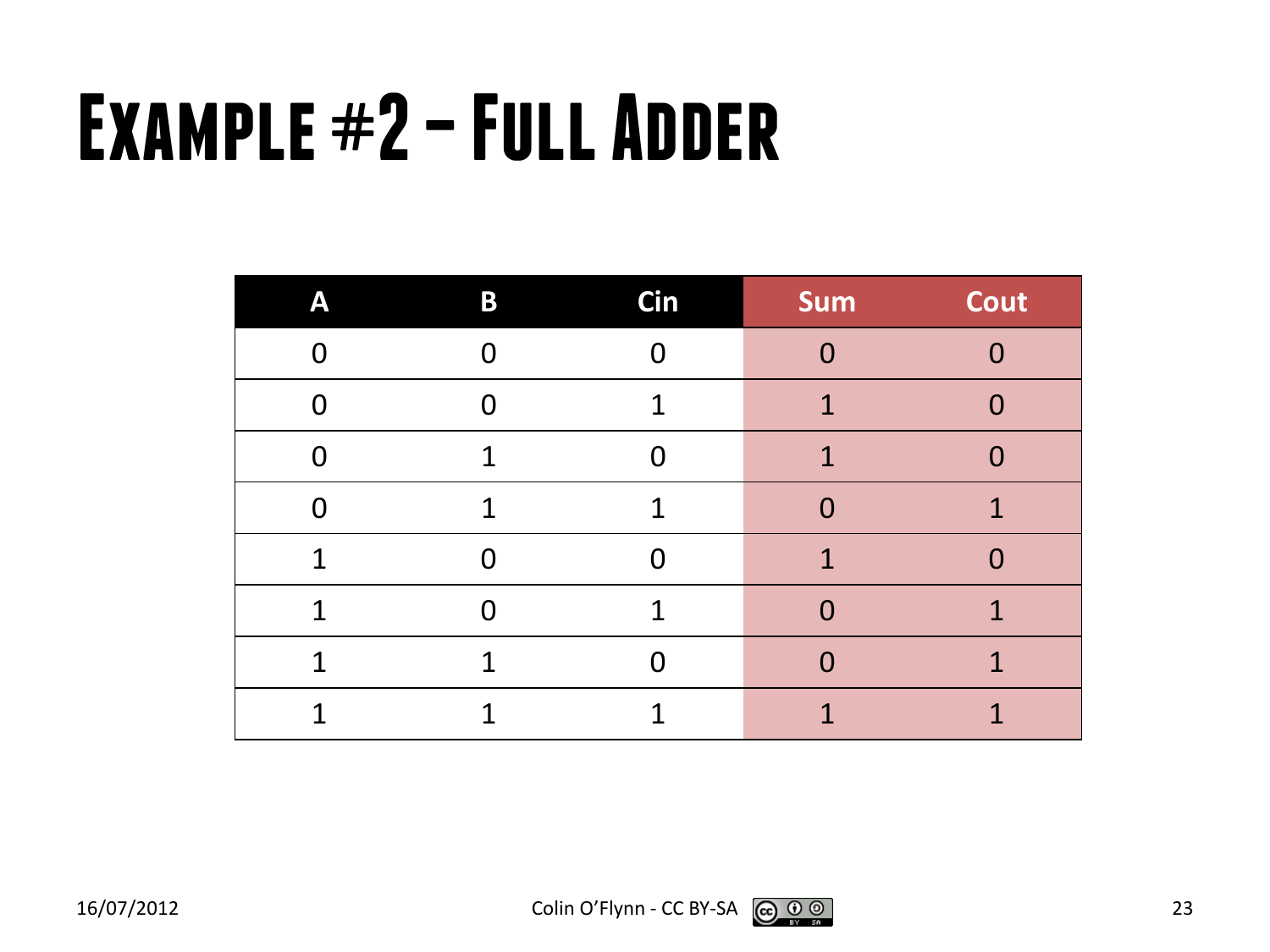# **Example #2 –Full Adder**

| A | B | Cin | Sum |
|---|---|-----|-----|
| 0 |   |     | ∩   |
| 0 |   | 1   | 1   |
| O | 1 | n   | 1   |
| 0 | 1 | 1   | ∩   |
| 1 | U | ∩   | 1   |
| 1 | n | 1   |     |
| 1 | 1 |     |     |
| 1 | 1 |     | 1   |

| $\setminus$ AB |                |                |   |
|----------------|----------------|----------------|---|
|                | 0 <sub>0</sub> | 0 <sub>1</sub> | U |
| 0              |                |                |   |
|                |                |                |   |

| A | B | Cin | Cout |
|---|---|-----|------|
| 0 |   |     |      |
| 0 | Ω | 1   | U    |
| 0 | 1 | በ   |      |
| O | 1 | 1   | 1    |
| 1 |   |     |      |
| 1 |   | 1   | 1    |
| 1 | 1 |     | 1    |
|   |   |     |      |

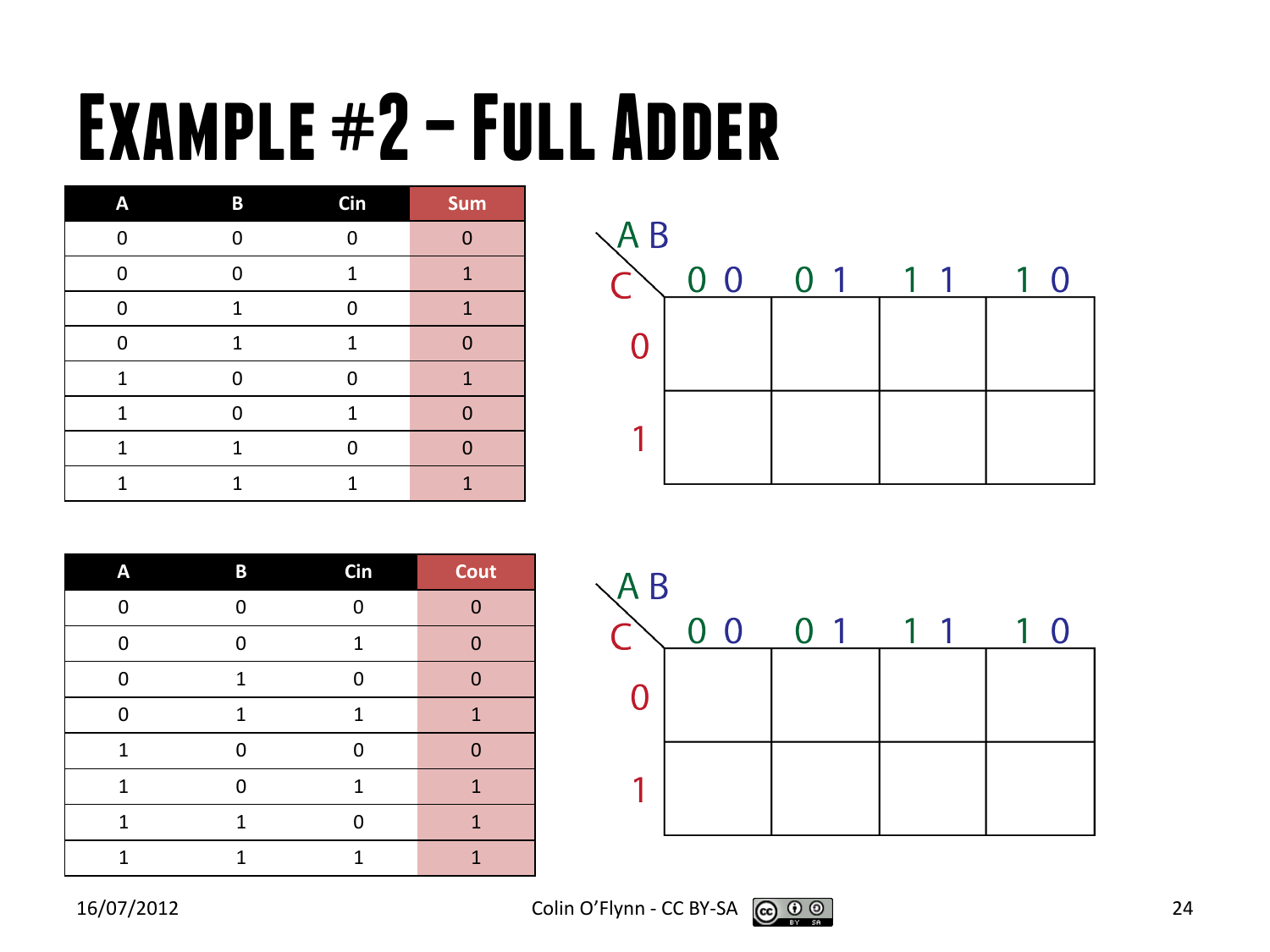# **Example #3 –Comparator**

| A                | B                | $\mathsf C$      | D                | AB > CD          |
|------------------|------------------|------------------|------------------|------------------|
| $\pmb{0}$        | $\boldsymbol{0}$ | $\boldsymbol{0}$ | $\boldsymbol{0}$ | $\boldsymbol{0}$ |
| $\boldsymbol{0}$ | $\mathbf 0$      | $\boldsymbol{0}$ | $\mathbf 1$      | $\mathbf 0$      |
| $\boldsymbol{0}$ | $\boldsymbol{0}$ | $\mathbf 1$      | $\boldsymbol{0}$ | $\mathbf 0$      |
| $\pmb{0}$        | $\mathbf 0$      | $\mathbf 1$      | $\mathbf 1$      | ${\bf 0}$        |
| $\pmb{0}$        | $\mathbf 1$      | $\pmb{0}$        | $\mathbf 0$      | $\mathbf 1$      |
| $\pmb{0}$        | $\overline{1}$   | $\boldsymbol{0}$ | $\mathbf 1$      | $\mathbf 0$      |
| $\boldsymbol{0}$ | $\mathbf 1$      | $\mathbf 1$      | $\boldsymbol{0}$ | $\boldsymbol{0}$ |
| $\boldsymbol{0}$ | $\mathbf 1$      | $\mathbf{1}$     | $\mathbf 1$      | ${\bf 0}$        |
| $\mathbf{1}$     | $\boldsymbol{0}$ | $\boldsymbol{0}$ | $\mathbf 0$      | $\mathbf{1}$     |
| $\mathbf{1}$     | 0                | $\boldsymbol{0}$ | $\mathbf{1}$     | $\mathbf{1}$     |
| $\mathbf 1$      | $\boldsymbol{0}$ | $\mathbf 1$      | $\boldsymbol{0}$ | $\mathbf{0}$     |
| $\mathbf 1$      | 0                | $\mathbf 1$      | $\mathbf 1$      | $\boldsymbol{0}$ |
| $\mathbf{1}$     | $\mathbf{1}$     | $\boldsymbol{0}$ | $\mathbf 0$      | $\mathbf{1}$     |
| $\mathbf{1}$     | $\mathbf 1$      | $\boldsymbol{0}$ | $\mathbf 1$      | $\overline{1}$   |
| $\mathbf{1}$     | $\mathbf{1}$     | $\mathbf{1}$     | 0                | $\overline{1}$   |
| $\overline{1}$   | $\mathbf 1$      | $\overline{1}$   | $\mathbf{1}$     | $\mathbf{0}$     |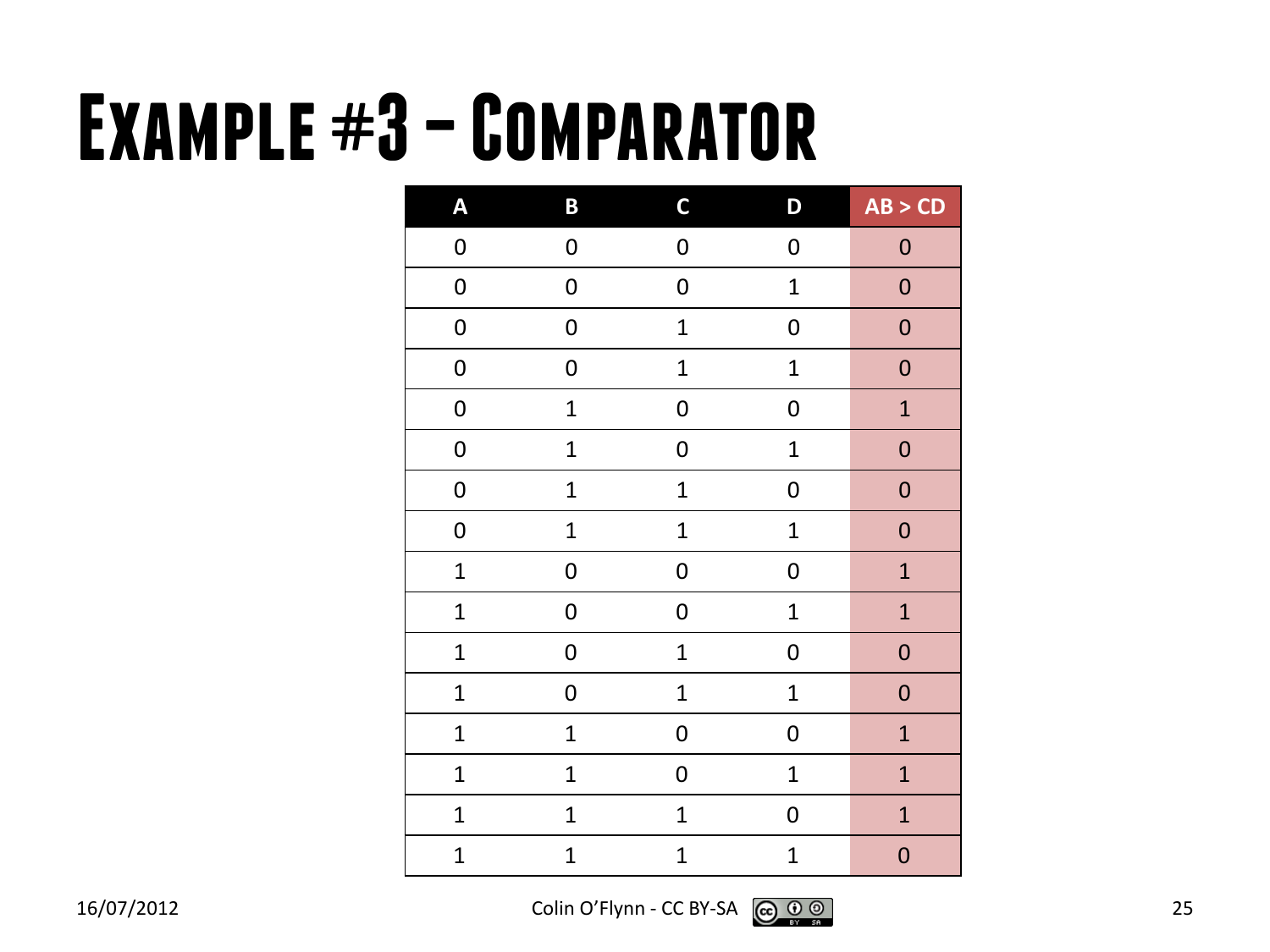# **Example #3 -Comparator**



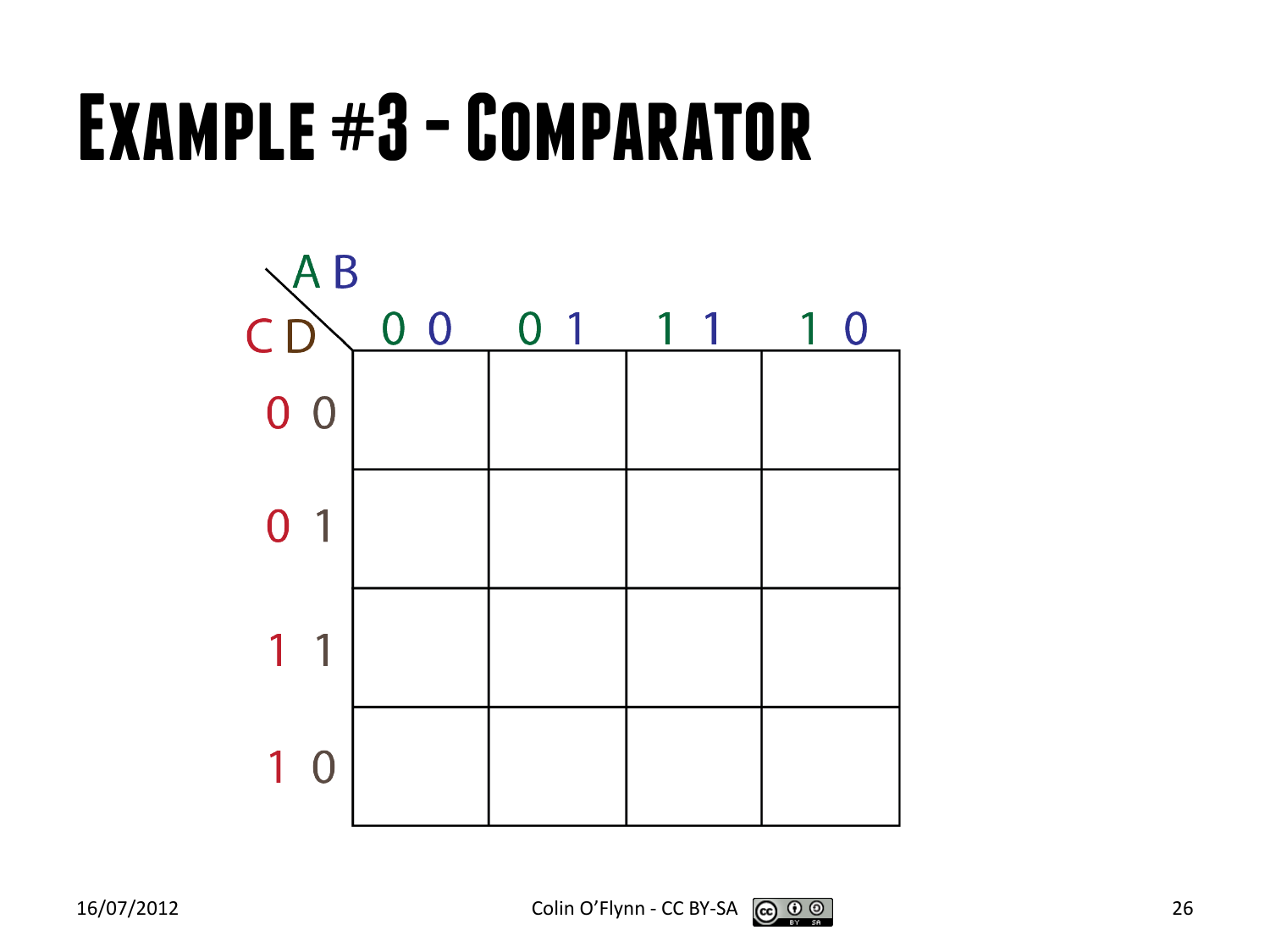# **Mapping with Don't Cares**

| Δ | B | ┍ |   |
|---|---|---|---|
| ∩ |   | Λ | O |
| ∩ |   | 1 | ⋂ |
| ⋂ |   | n | ┑ |
| N |   | 1 | 1 |
| 1 |   | Λ | U |
| 1 |   | 1 | 1 |
| 1 |   |   | 1 |
| ◂ |   |   |   |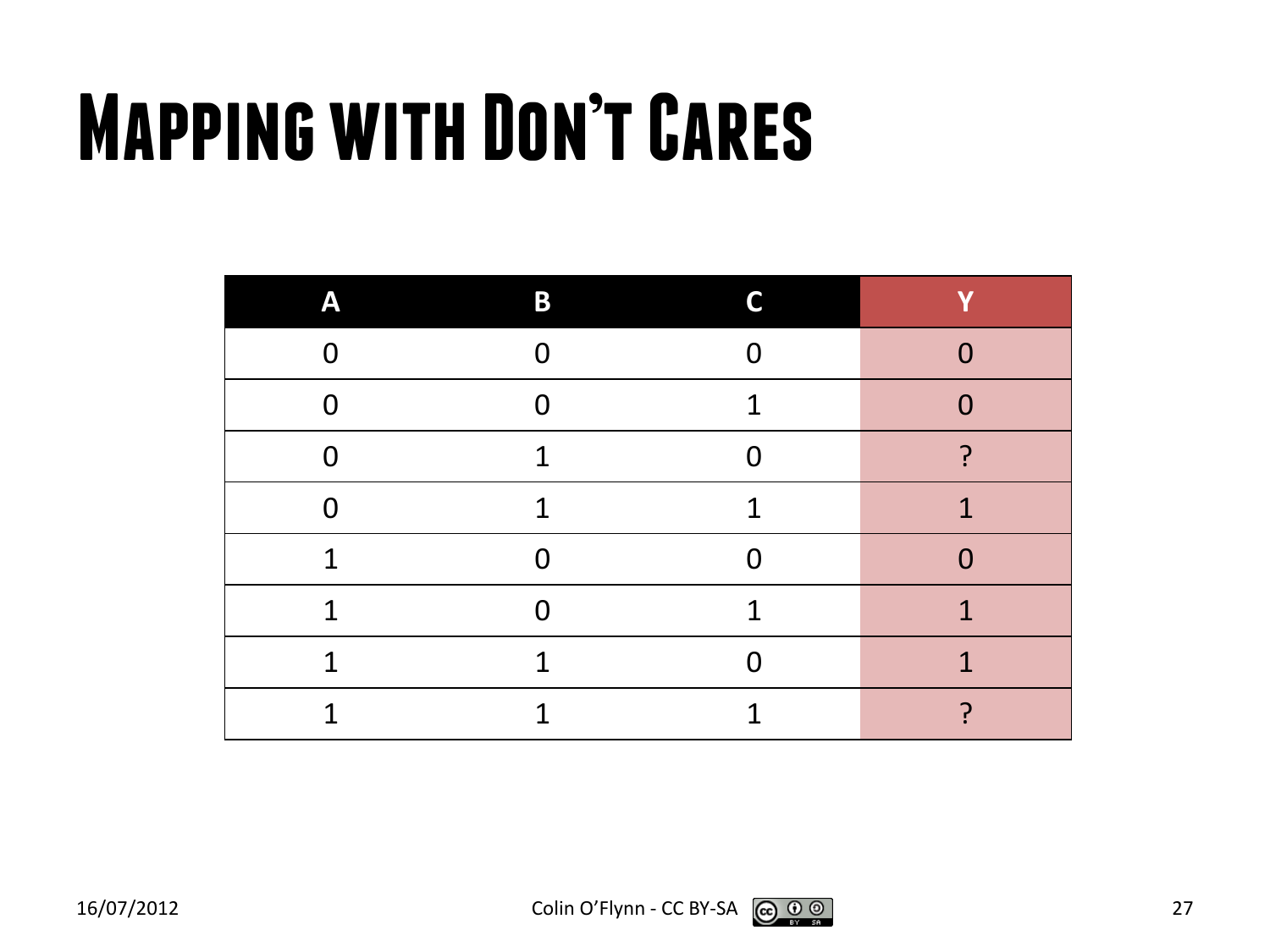# **Mapping with Don't Cares**

| Δ | В | ┍ |  |
|---|---|---|--|
| ∩ | ∩ |   |  |
| n |   | 1 |  |
| n |   |   |  |
| n |   | 1 |  |
|   |   | ∩ |  |
|   |   |   |  |
|   |   |   |  |
|   |   |   |  |

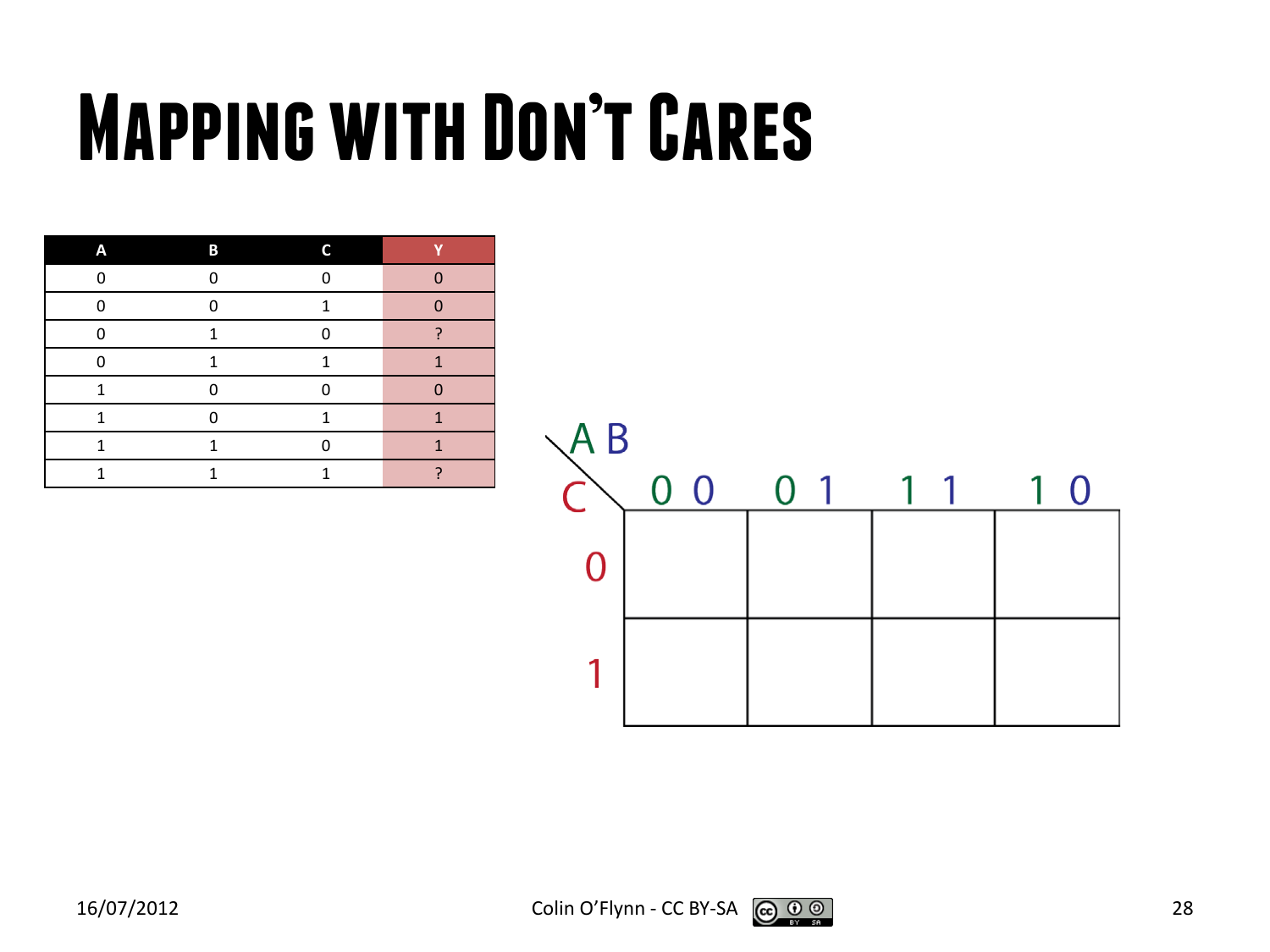# **Note on Don't Care Notation**



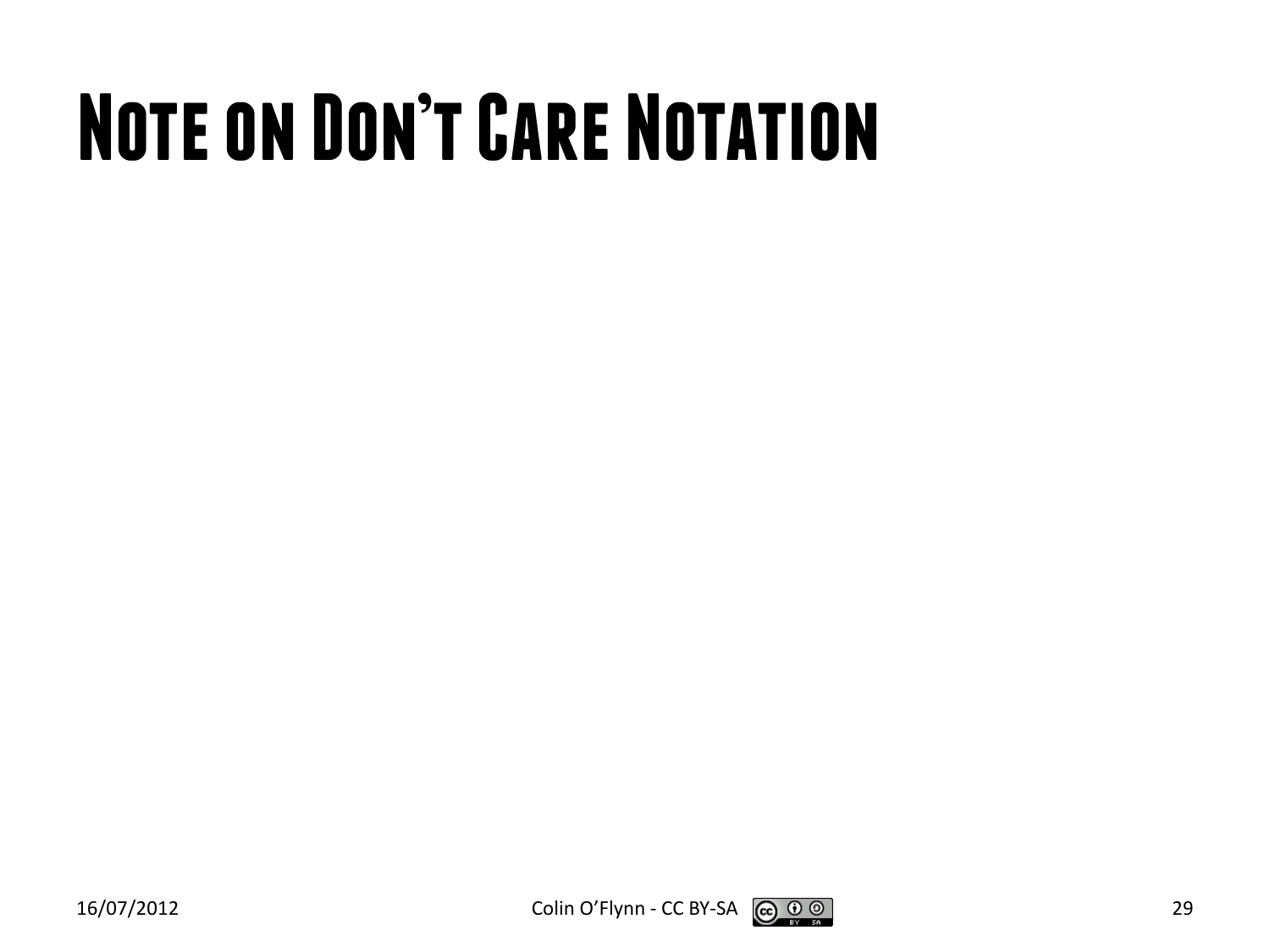# **Product of Sum Mapping**

| Δ           | B |   | v |
|-------------|---|---|---|
| U           |   | ∩ | O |
| $\Omega$    |   | 1 | 1 |
| U           | я | N | 1 |
| ∩           | 1 | 1 | 1 |
| 1           |   | N | O |
| 1           |   | 1 | 1 |
| $\mathbf 1$ | я | N | 1 |
| 1           |   |   | 1 |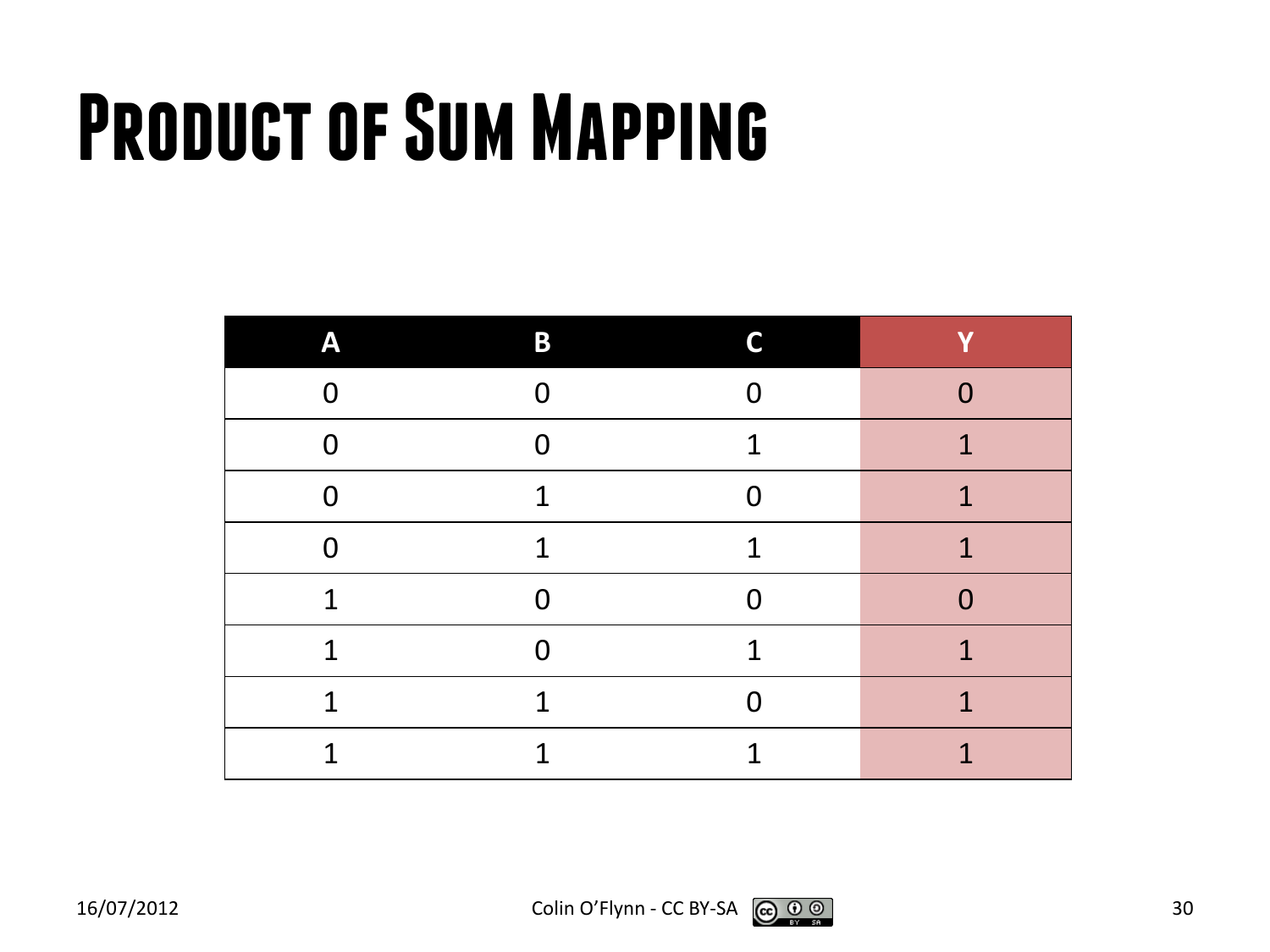# **Mapping using SoP**

| Δ | B | r |  |
|---|---|---|--|
|   |   |   |  |
|   |   |   |  |
|   |   |   |  |
|   |   |   |  |
|   |   |   |  |
|   |   |   |  |
|   |   |   |  |
|   |   |   |  |

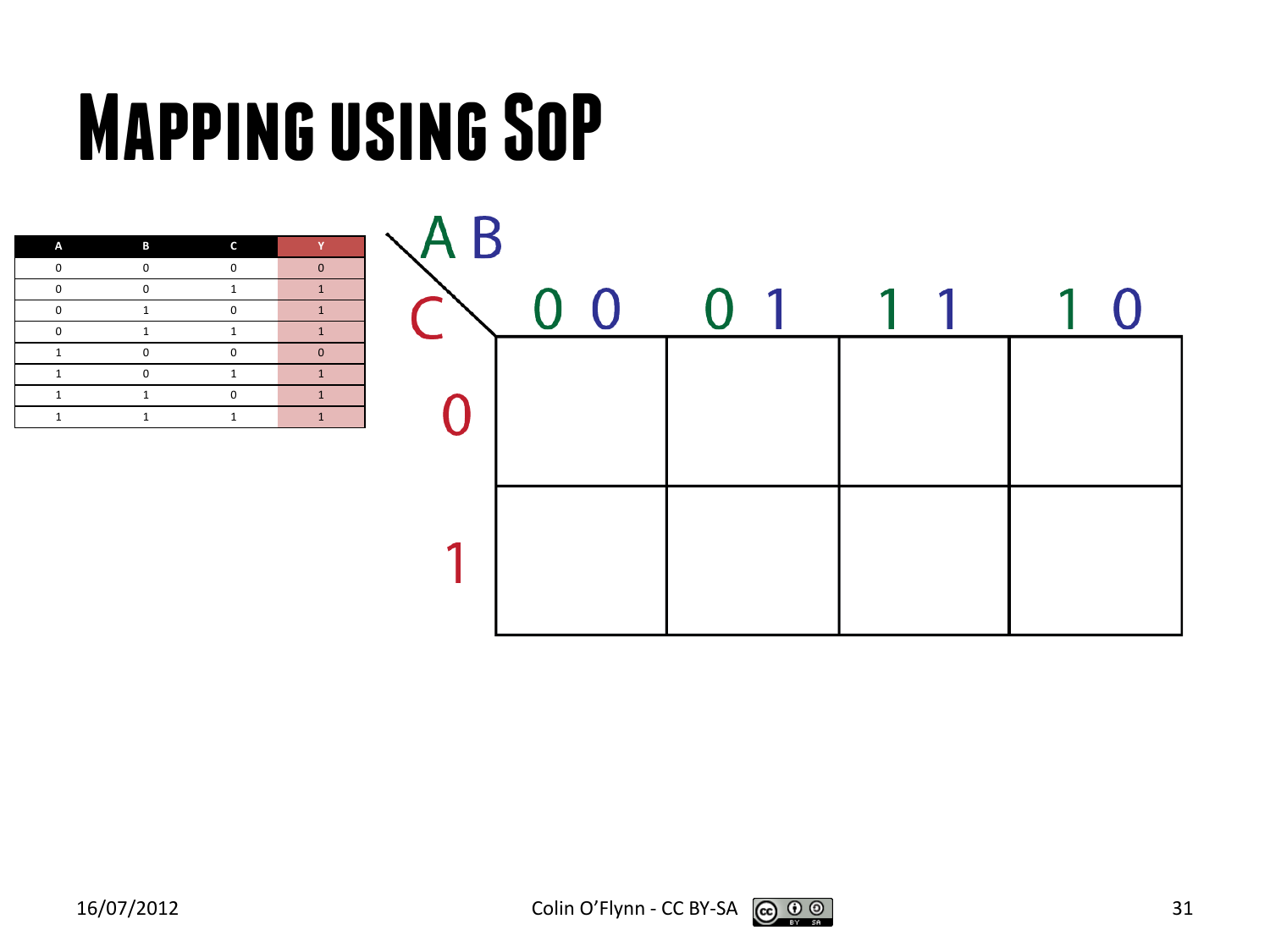# **Mapping using PoS**

| Δ | в | r |  |
|---|---|---|--|
| n | n | n |  |
| n |   |   |  |
| n |   | n |  |
| n |   |   |  |
|   |   | П |  |
|   |   |   |  |
|   |   |   |  |
|   |   |   |  |

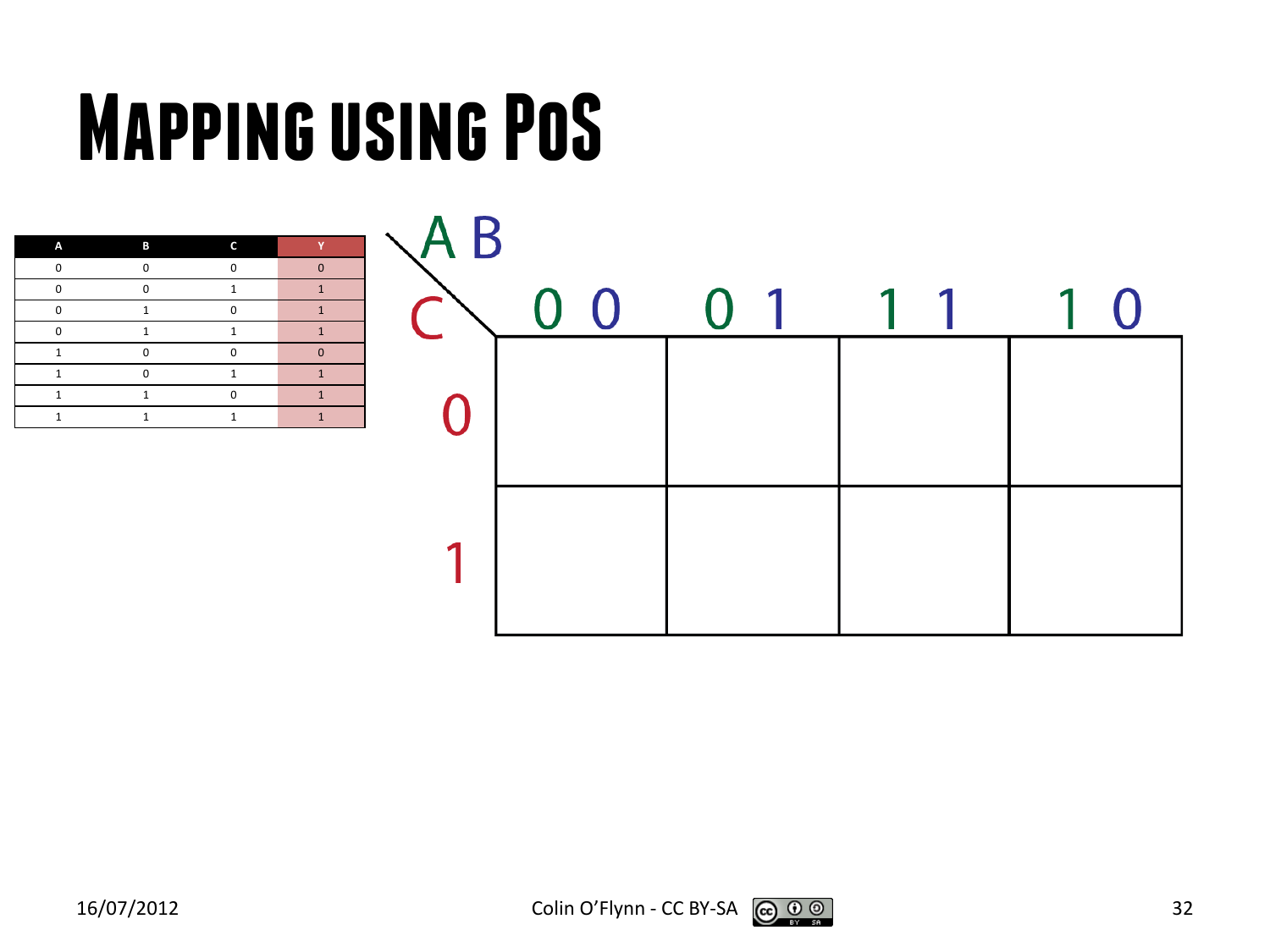# **Mapping 5 Input Variables**





 $E=0$   $E=1$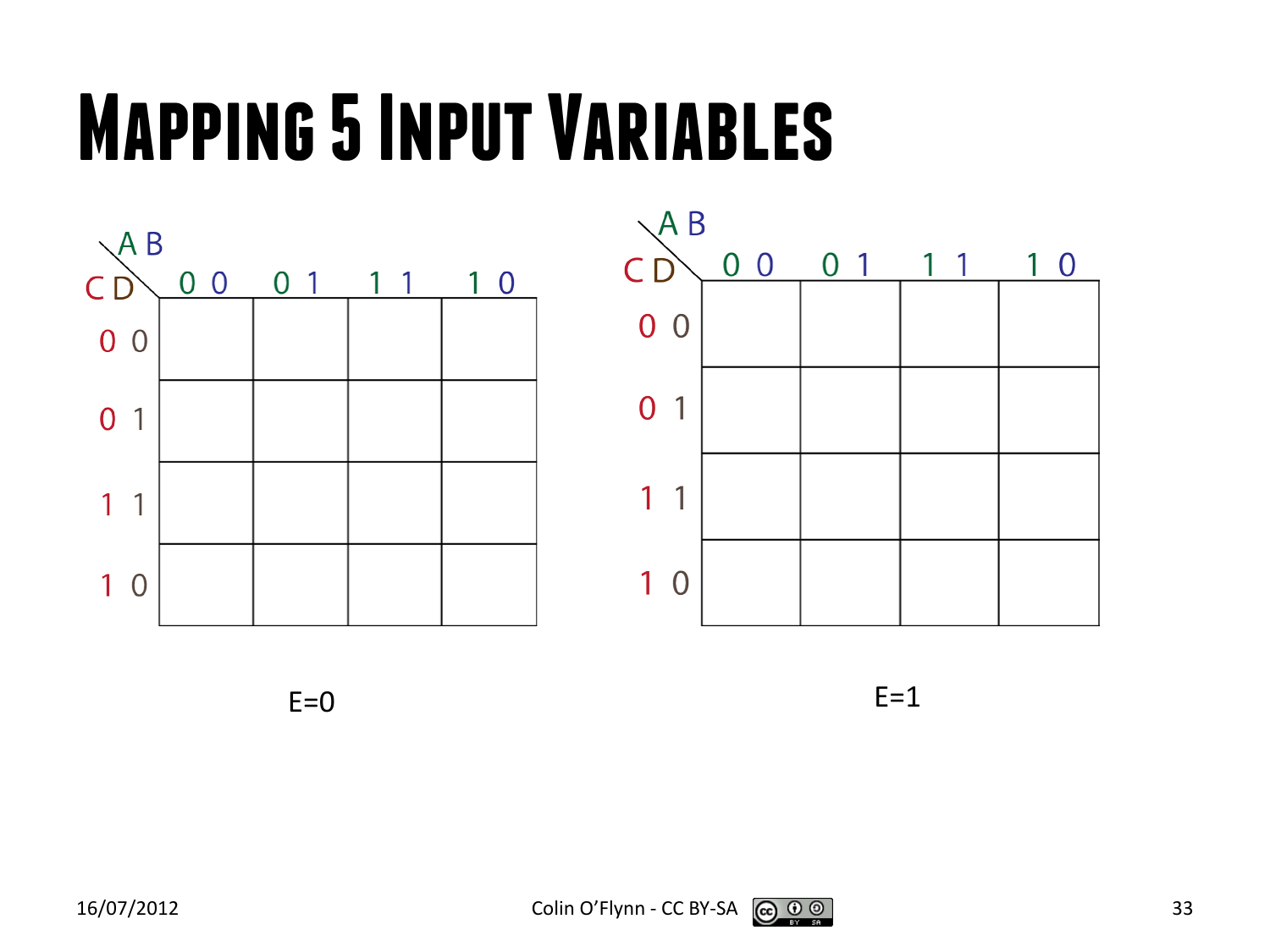# **Checking your Results**

| Program Settings |                |              |              |              |              |  |           |             |                        |     |     |                                          |                   |                 |       |
|------------------|----------------|--------------|--------------|--------------|--------------|--|-----------|-------------|------------------------|-----|-----|------------------------------------------|-------------------|-----------------|-------|
| Truth table      |                |              |              |              |              |  |           |             | Number of variables: 4 |     | 측   |                                          | Type of solution: | Sum of products |       |
|                  | $\mathbf{A}$   | B            | c            | D            | f            |  |           | Kamaugh map |                        |     |     |                                          |                   |                 |       |
| $\bf{0}$         | 0              | 0            | $\bf{0}$     | $\bf{0}$     |              |  |           |             |                        |     |     |                                          |                   |                 |       |
| 1                | 0              | 0            | $\bf{0}$     | $\mathbf{1}$ | $\mathbf{1}$ |  |           | 00          | 01                     | 11  | 10  |                                          |                   |                 |       |
| $\overline{2}$   | 0              | 0            | $\mathbf{1}$ | $\mathbf{0}$ |              |  | 00        |             | 1 <sub>1</sub>         | 3   |     | $\overline{2}$                           |                   |                 |       |
| 3                | $\bf{0}$       | 0            | $\mathbf{1}$ | $\mathbf{1}$ |              |  | 01        |             | 5                      | 17  |     | 6                                        |                   |                 |       |
| 4                | 0              | $\mathbf{1}$ | $\mathbf{0}$ | $\mathbf{0}$ | $\mathbf{1}$ |  | 11        | 12          | 113                    | 115 | 114 |                                          |                   |                 |       |
| 5                | 0              | $\ddot{1}$   | $\mathbf{0}$ | $\mathbf{1}$ |              |  | 10        | 8           | 9                      | 111 | 110 |                                          |                   |                 |       |
| 6                | 0              | $\mathbf{1}$ | $\mathbf{1}$ | $\mathbf{0}$ |              |  |           |             |                        |     |     |                                          |                   |                 |       |
| $\overline{7}$   | $\mathbf{0}$   | $\mathbf{1}$ | $\mathbf{1}$ | $\mathbf{1}$ | $\mathbf{1}$ |  |           |             |                        |     |     |                                          |                   |                 |       |
| 8                | $\mathbf{1}$   | 0            | $\bf{0}$     | $\mathbf{0}$ |              |  |           |             |                        |     |     |                                          |                   |                 |       |
| 9                | 1 <sup>1</sup> | $\pmb{0}$    | $\bf{0}$     | $\mathbf{1}$ |              |  |           |             |                        |     |     |                                          |                   |                 |       |
| 10               | 1.             | 0            | $\mathbf{1}$ | $\mathbf{0}$ | $\mathbf{1}$ |  |           |             |                        |     |     |                                          |                   |                 |       |
| 11               | 1.             | $\mathbf{0}$ | 1            | 1            | $\mathbf{1}$ |  |           |             |                        |     |     |                                          |                   |                 |       |
| 12               |                |              | Ω            | 0            |              |  |           |             |                        |     |     |                                          |                   |                 |       |
| 13               | 1 <sup>1</sup> | $\mathbf{1}$ | $\bf{0}$     | $\mathbf{1}$ | $\mathbf{1}$ |  |           |             |                        |     |     |                                          |                   |                 |       |
| 14               | $\mathbf{1}$   | 1            | 1.           | $\mathbf{0}$ | $\mathbf{1}$ |  |           |             |                        |     |     |                                          |                   |                 |       |
| 15               | 1              | $\mathbf{1}$ | $\mathbf{1}$ | $\mathbf{1}$ | $\mathbf{1}$ |  |           |             |                        |     |     |                                          |                   |                 | Solve |
|                  |                |              |              |              |              |  | Solution: |             |                        |     |     |                                          |                   |                 |       |
|                  |                |              |              |              |              |  |           |             |                        |     |     | $X =  A B CD +  AB C D + BCD + ABD + AC$ |                   |                 |       |
|                  |                |              |              |              |              |  |           | $  A B CD$  |                        |     |     |                                          |                   |                 |       |
|                  |                |              |              |              |              |  | BCD       | $  AB C D$  |                        |     |     |                                          |                   |                 |       |
|                  |                |              |              |              |              |  | $-$ ABD   |             |                        |     |     |                                          |                   |                 |       |
|                  |                |              |              |              |              |  | $-AC$     |             |                        |     |     |                                          |                   |                 |       |
|                  |                |              |              |              |              |  |           |             |                        |     |     |                                          |                   |                 |       |
|                  |                |              |              |              |              |  |           |             |                        |     |     |                                          |                   |                 |       |

http://k-map.sourceforge.net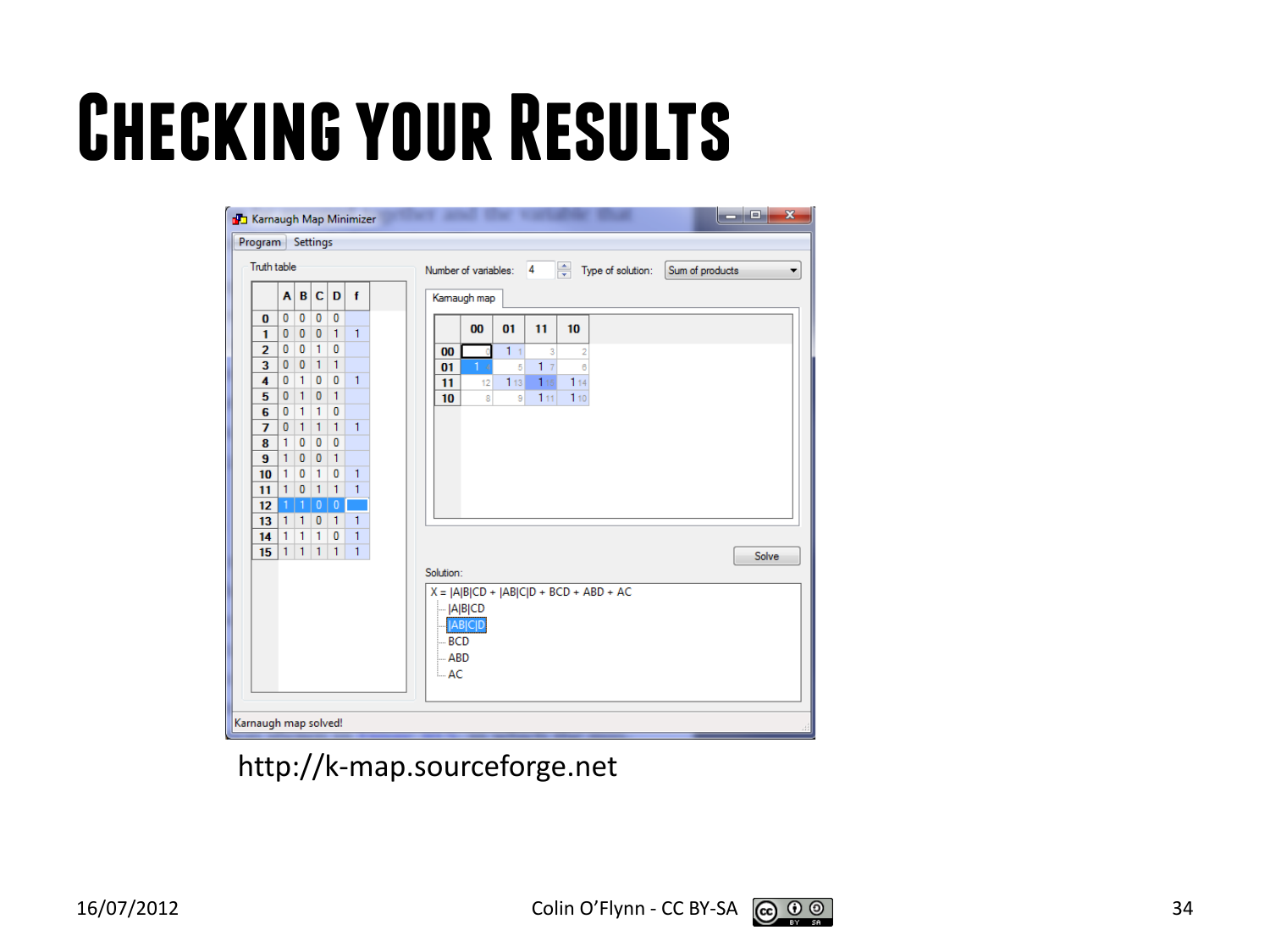# **Section Summary**

- See ECED2200 Notes "Minimization By Mapping" (Page 76)
- Bebop to the Boolean Boogie Chapter 10
- Contemporary Logic Design Chapter 2

Useful software: http://k-map.sourceforge.net/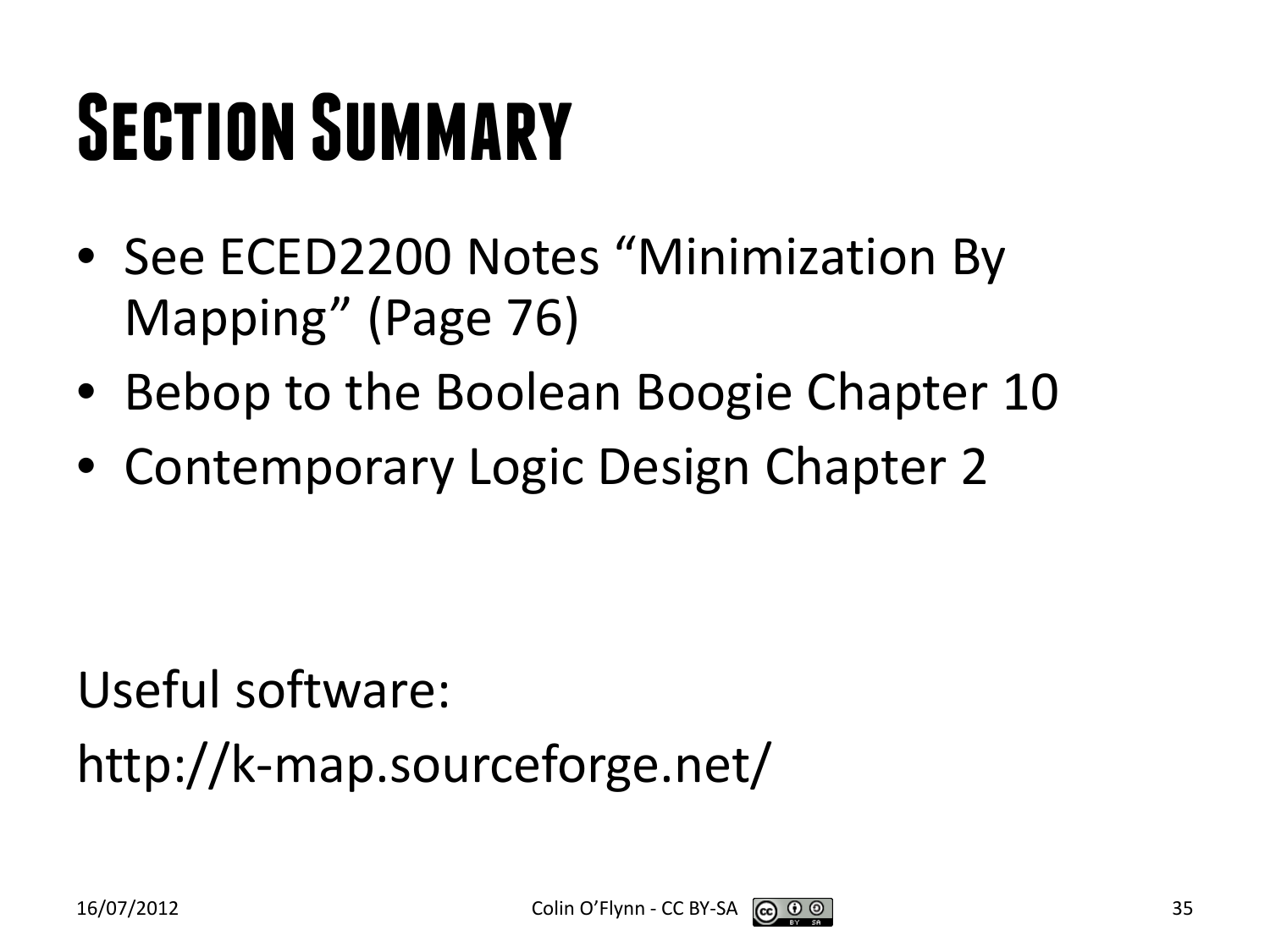### **MAPPING EQUATIONS**

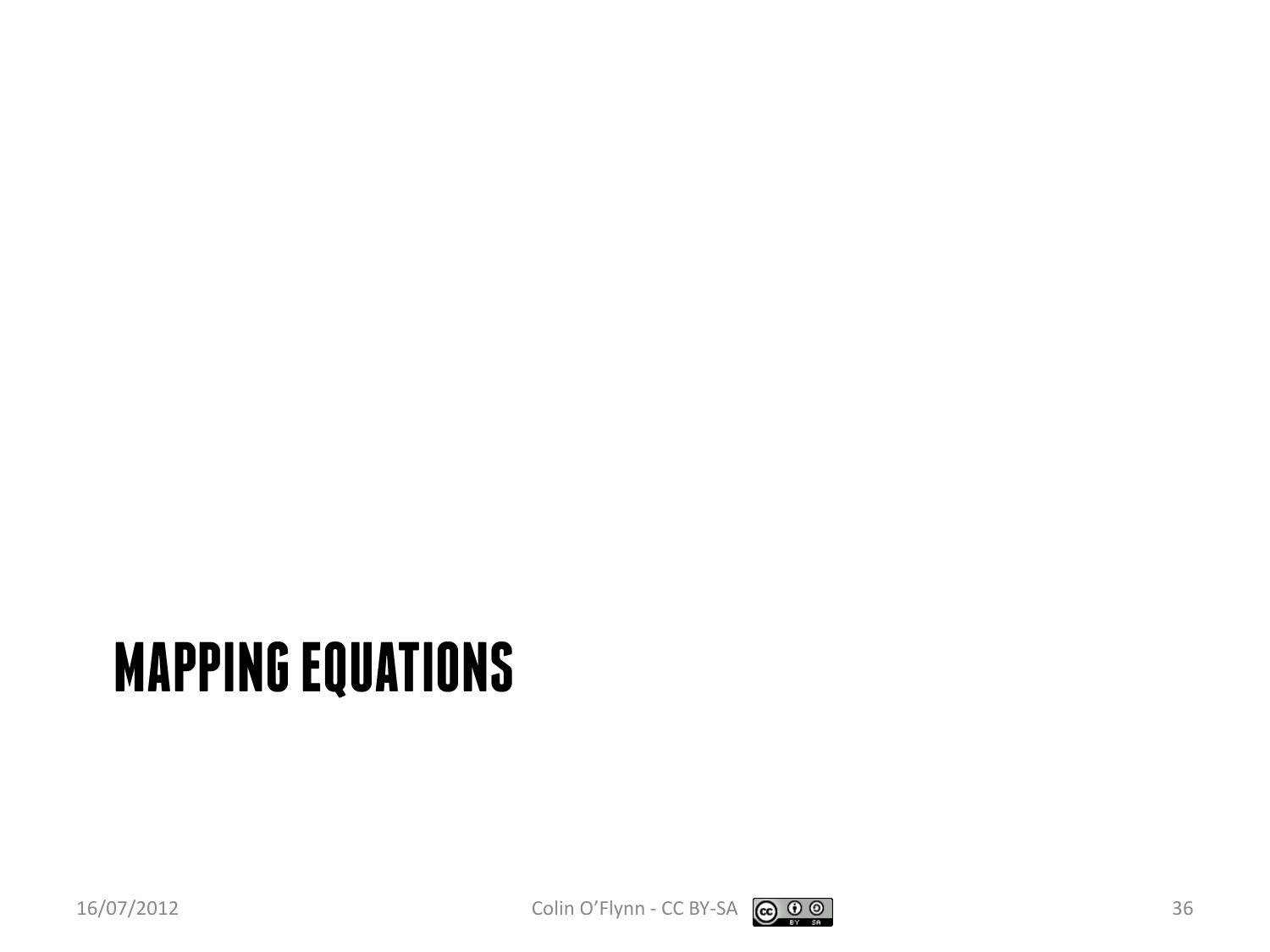

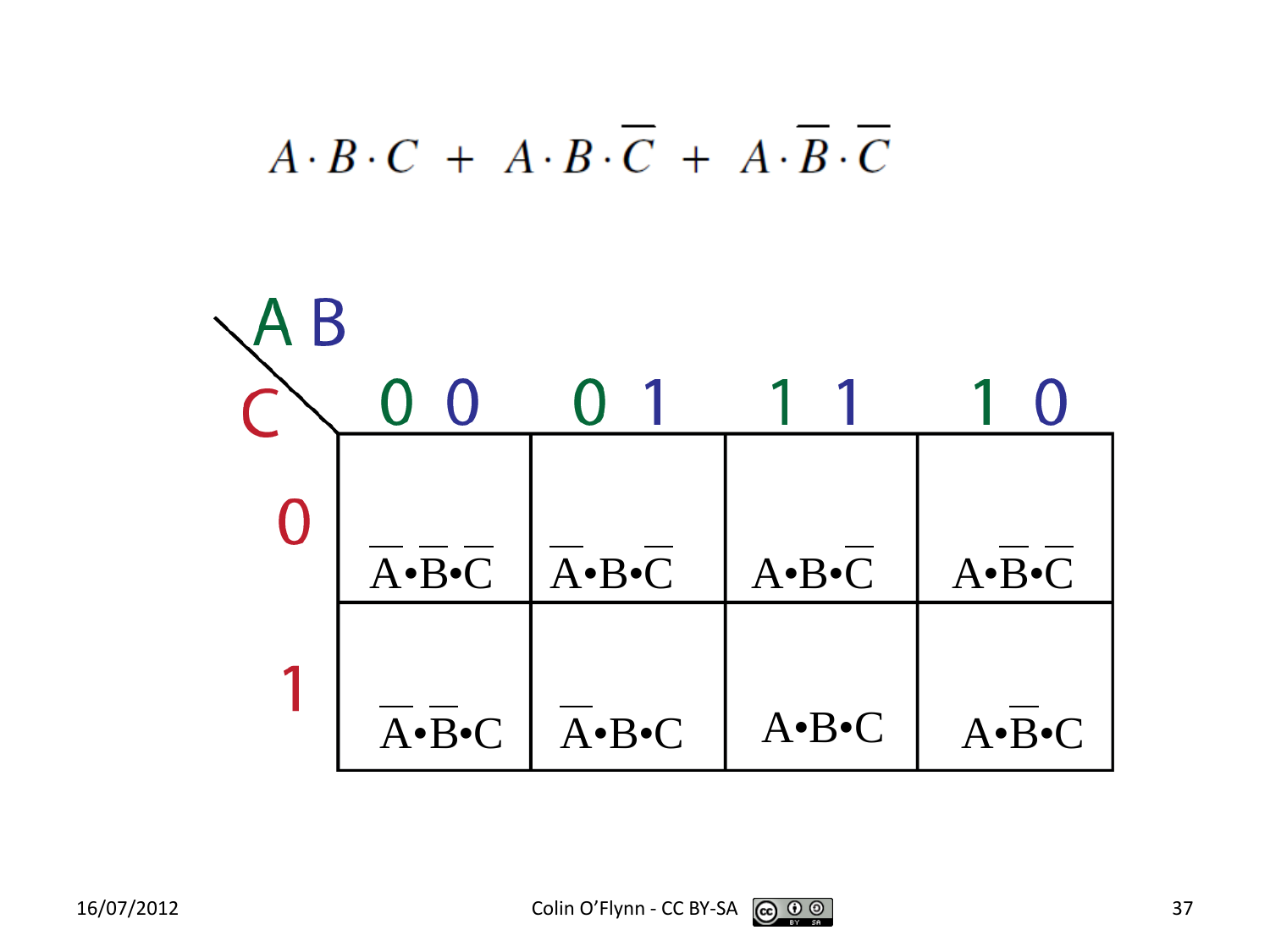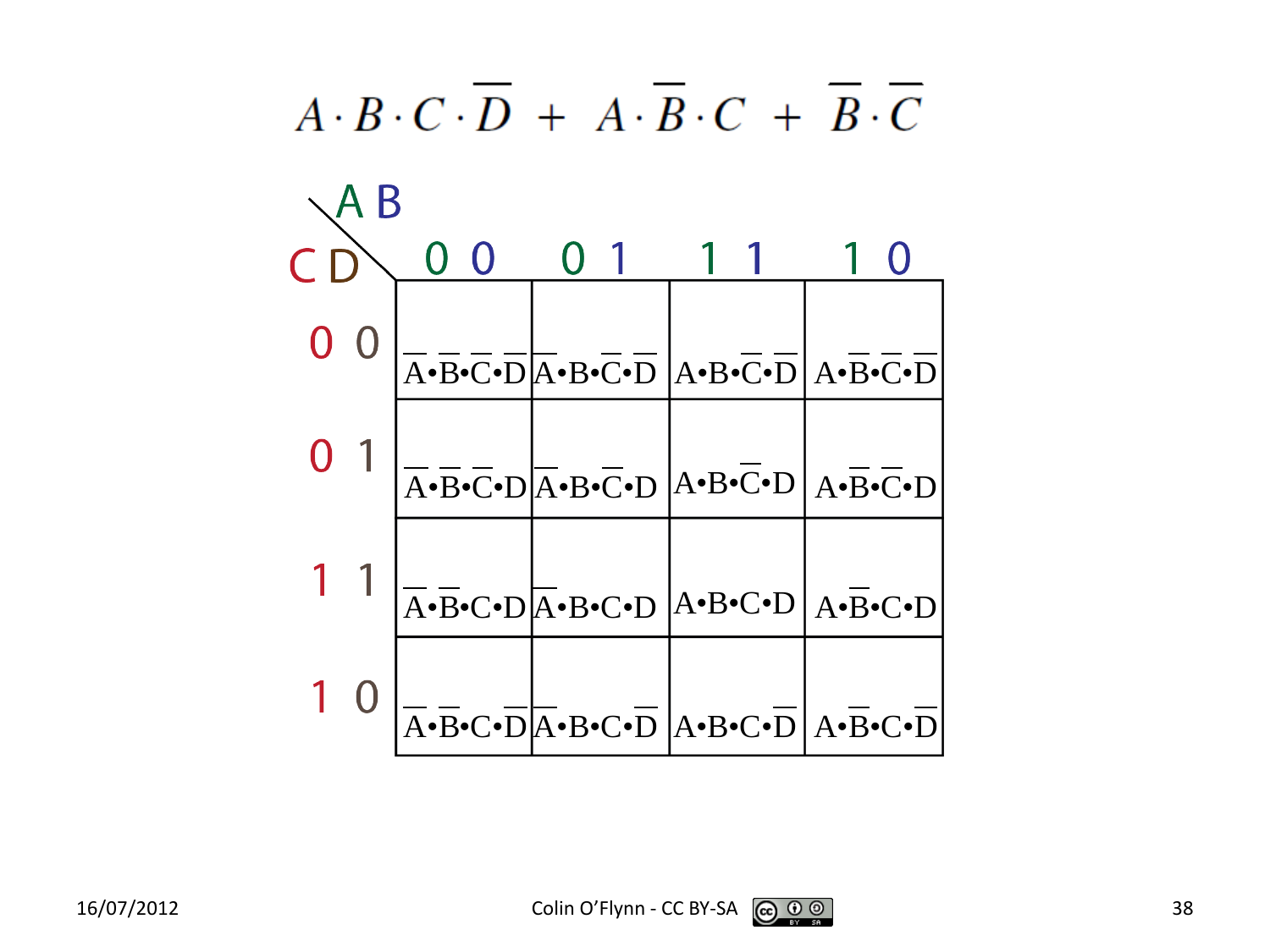# **Section Summary**

- See ECED2200 Notes "Minimization By Mapping" (Page 76)
- Bebop to the Boolean Boogie Chapter 10
- Contemporary Logic Design Chapter 2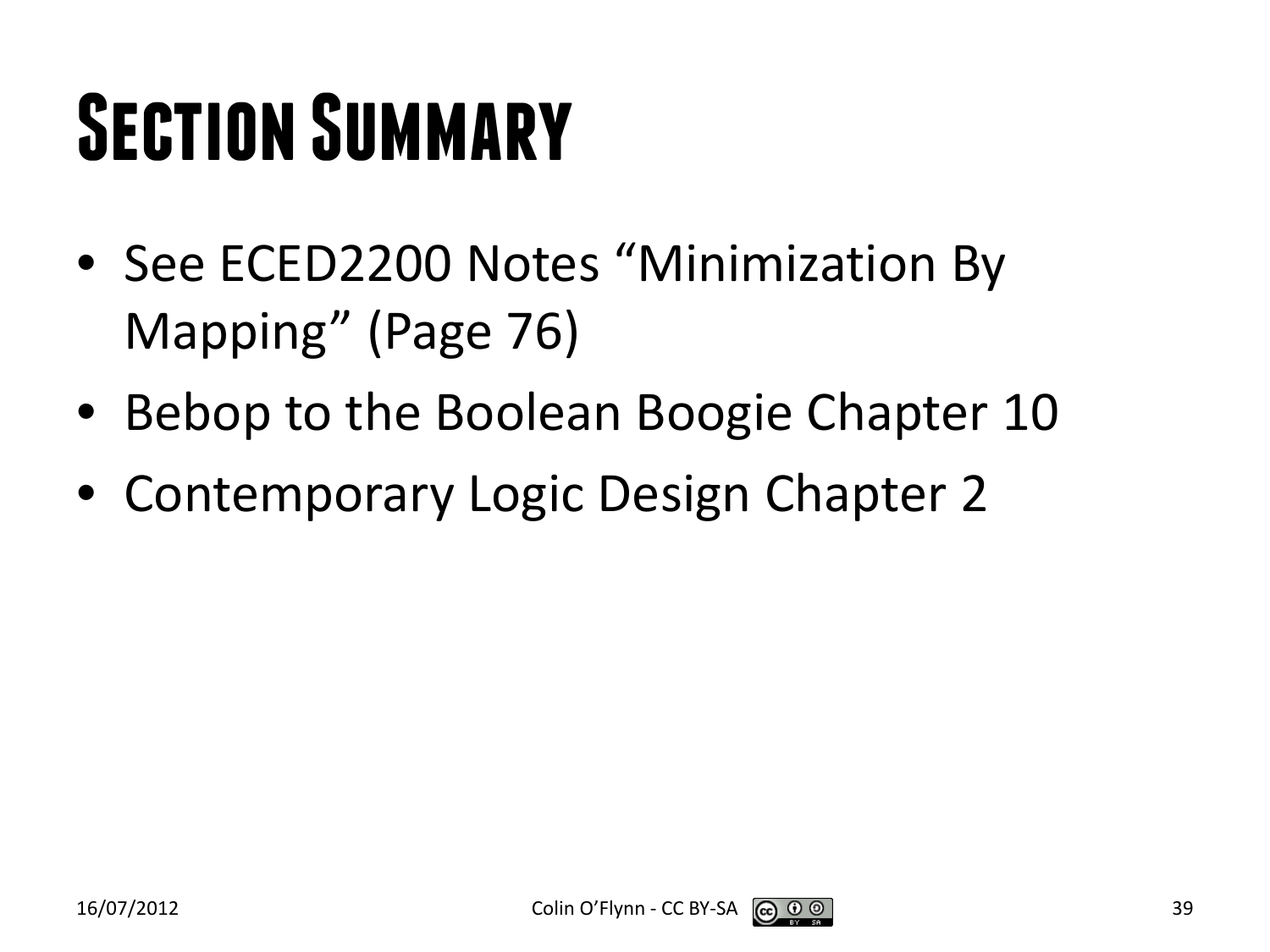#### **NAND – NOR CONVERSIONS**

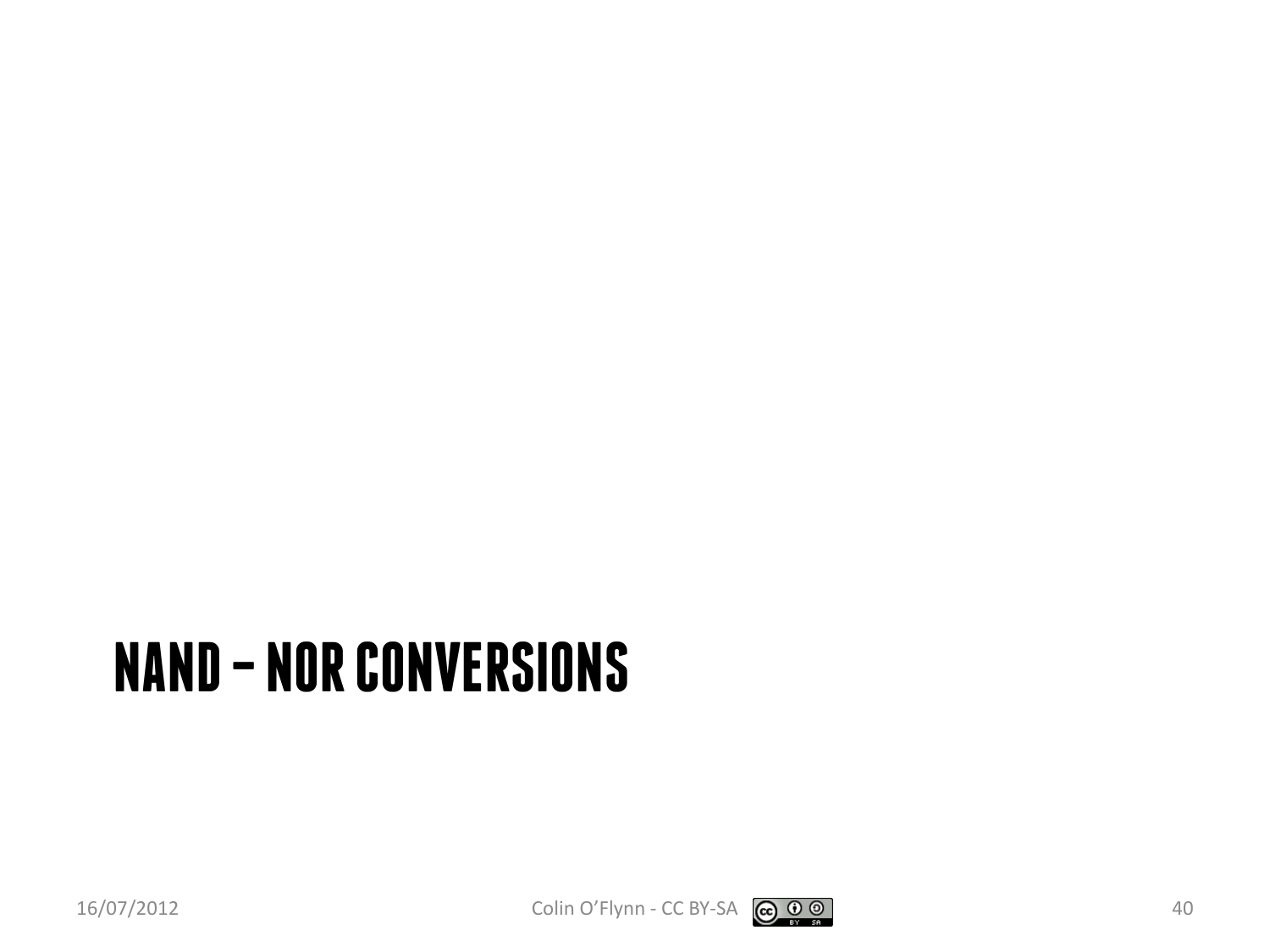# **FET Logic Gates - NAND**



Source: http://commons.wikimedia.org/wiki/File:NAND\_gate\_(CMOS\_circuit).PNG

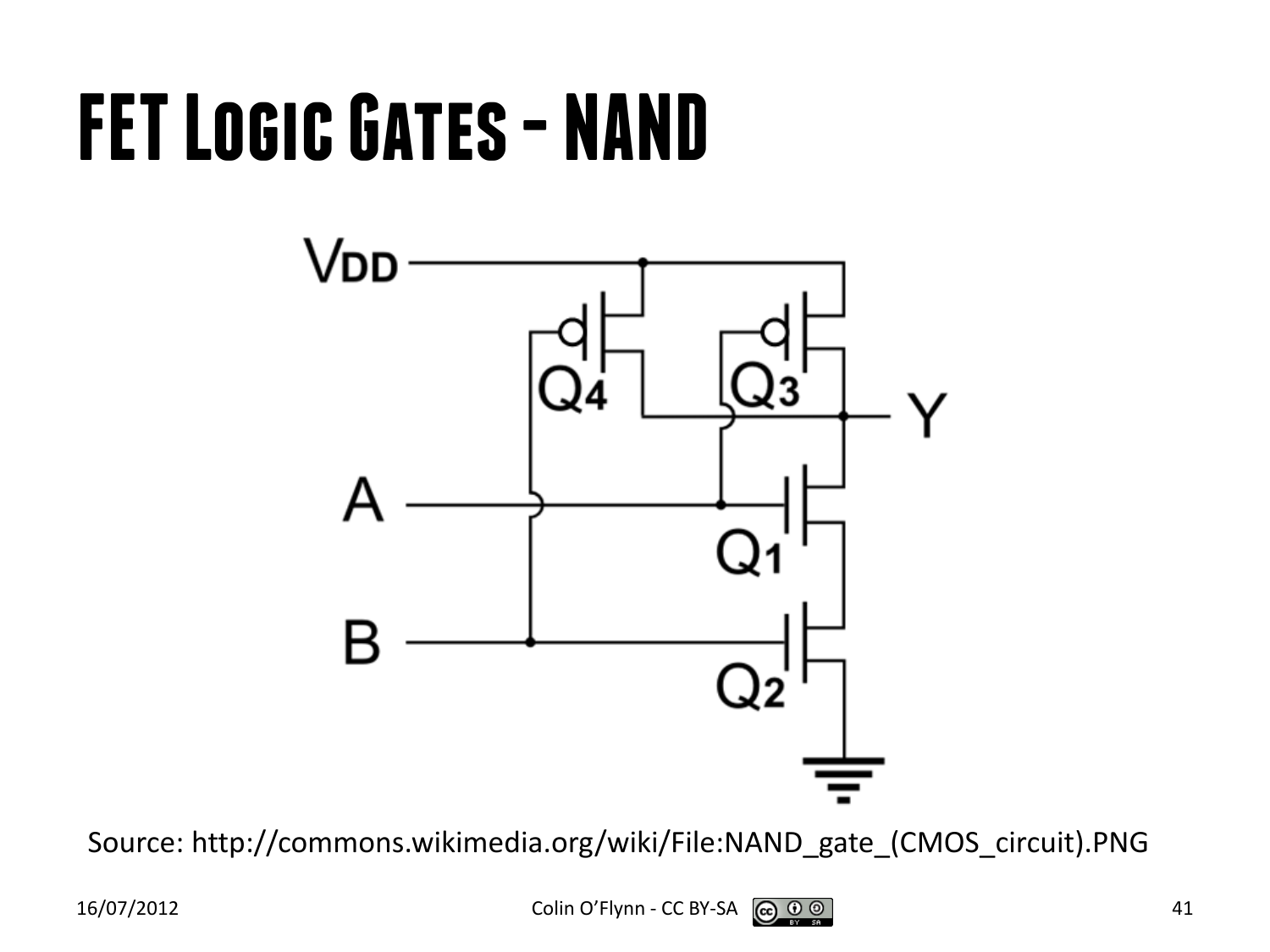# **FET Logic Gates - NOR** Vdd

http://commons.wikimedia.org/wiki/File:NOR\_gate\_%28CMOS\_circuit%29.PNG  $16/07/2012$  Colin O'Flynn - CC BY-SA  $\bigodot_{\mathbf{S} \subseteq \mathcal{S}} \mathbb{Q}$   $\bigodot_{\mathbf{S} \subseteq \mathcal{S}} \mathbb{Q}$  42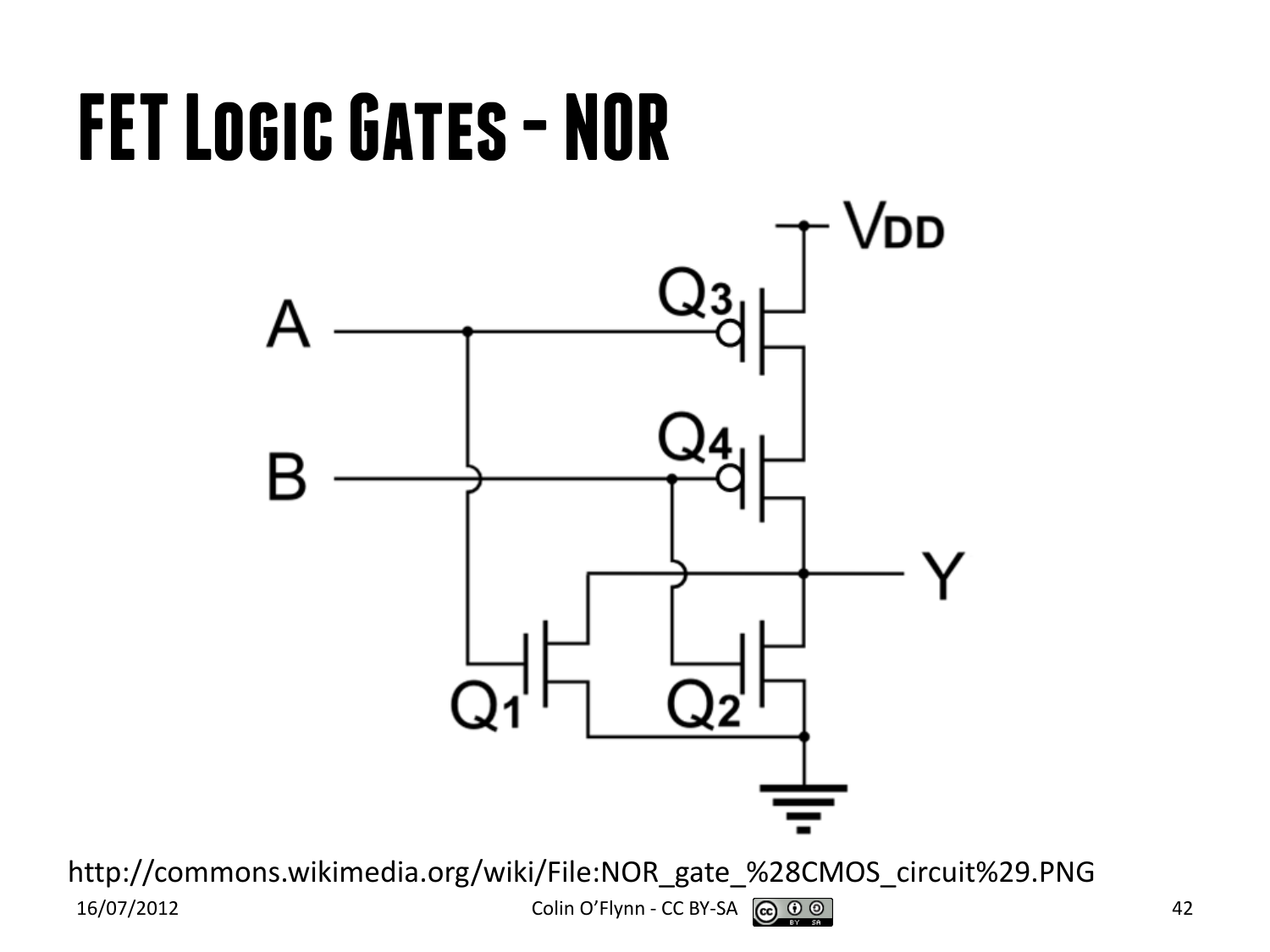# **Equivalencies**

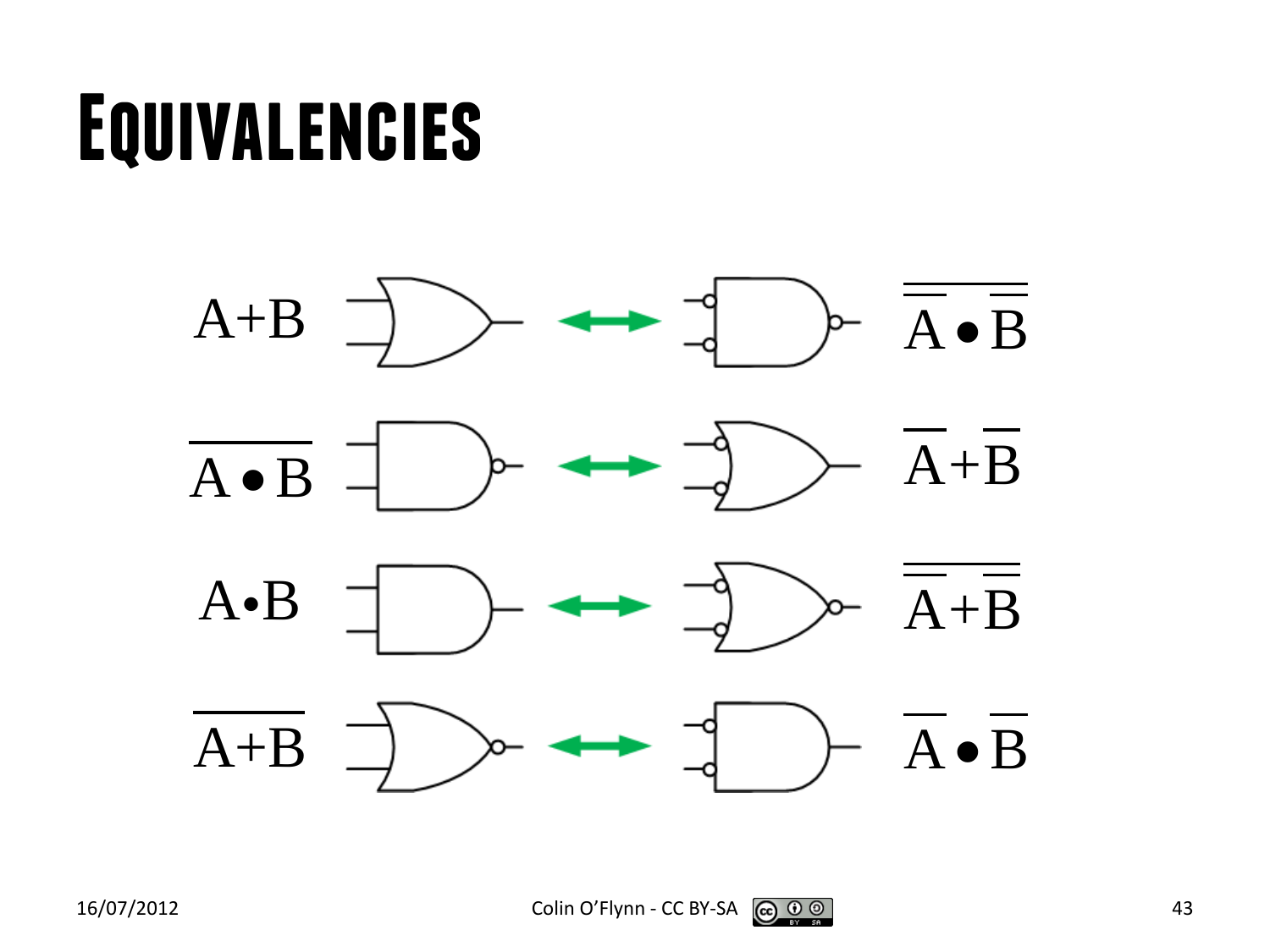1. Draw complete schematic



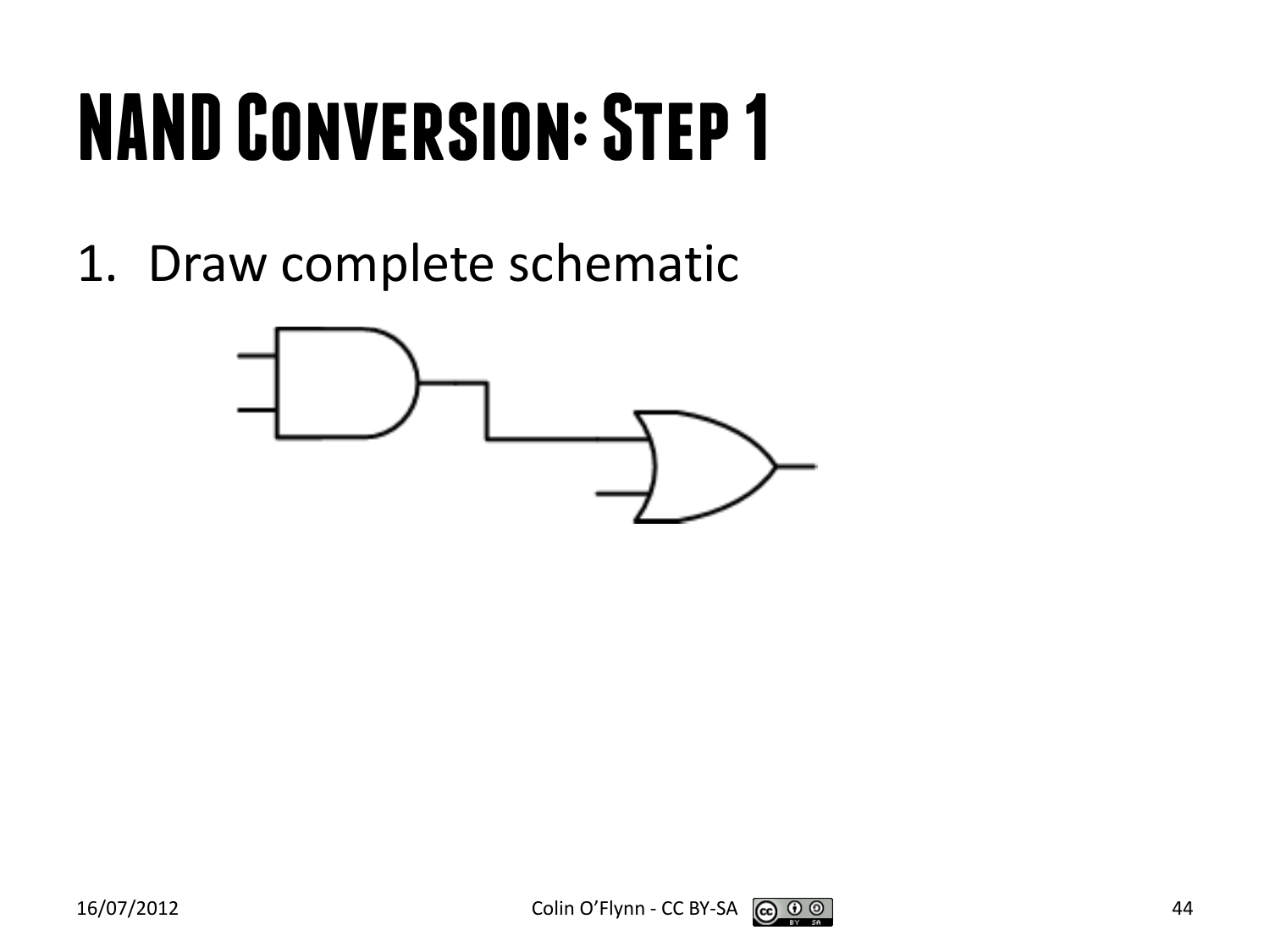Convert all AND gates to NAND gates and add additional inverted input to next level:



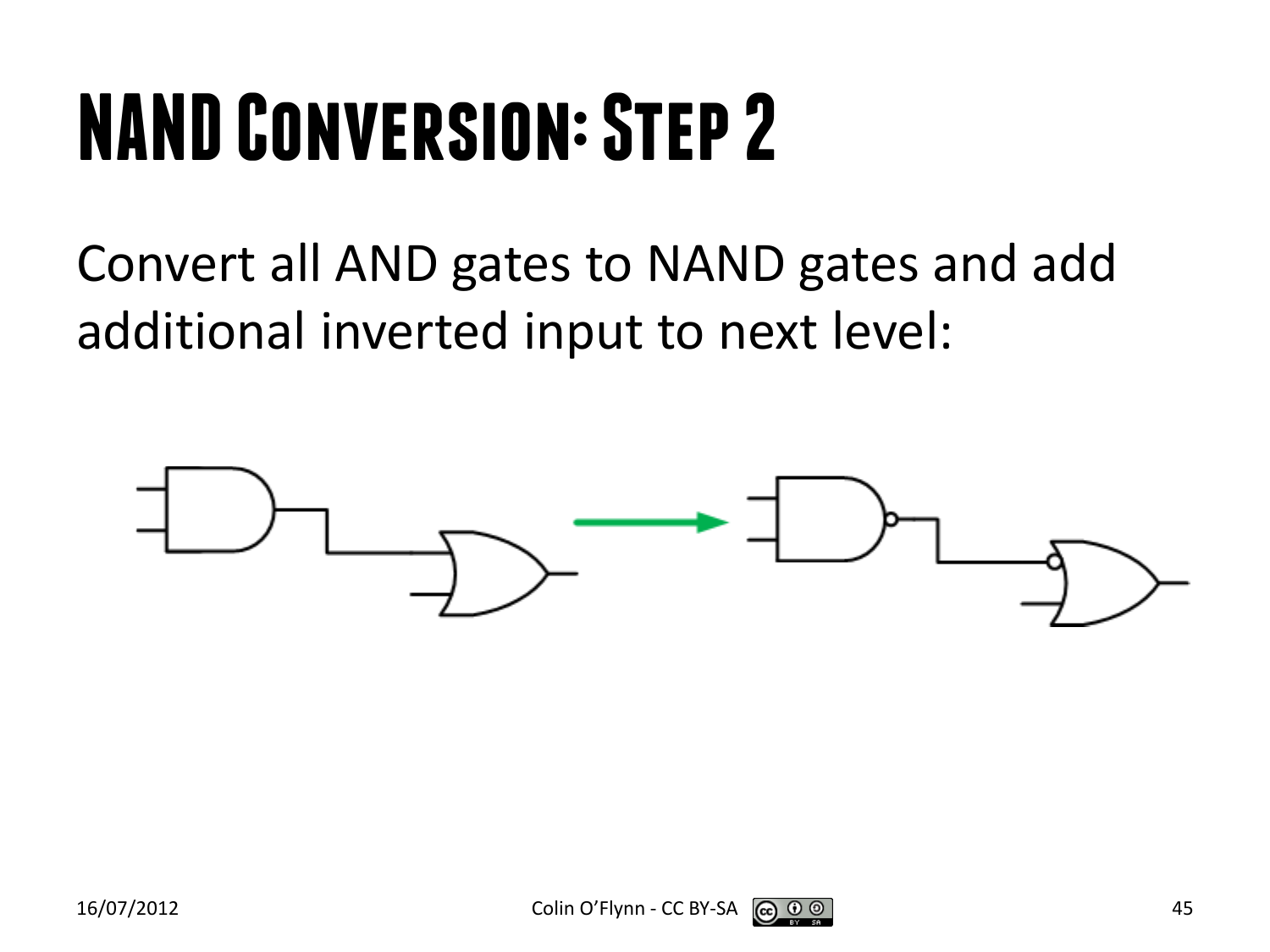Convert all OR gates to NAND gates:



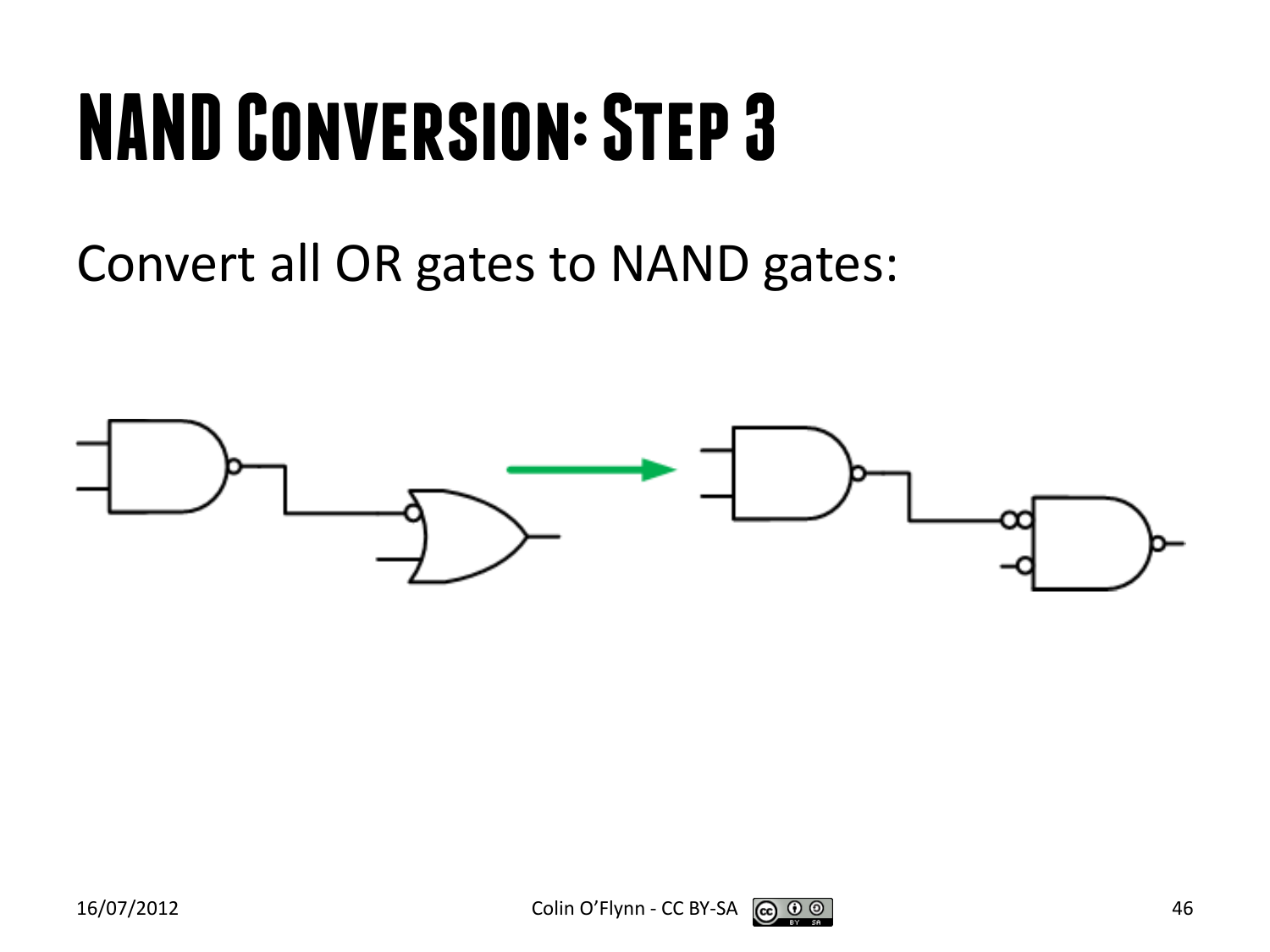If two circles connect together cancel them. If circles do not cancel on inputs to NAND gates, add inverter built from NAND.